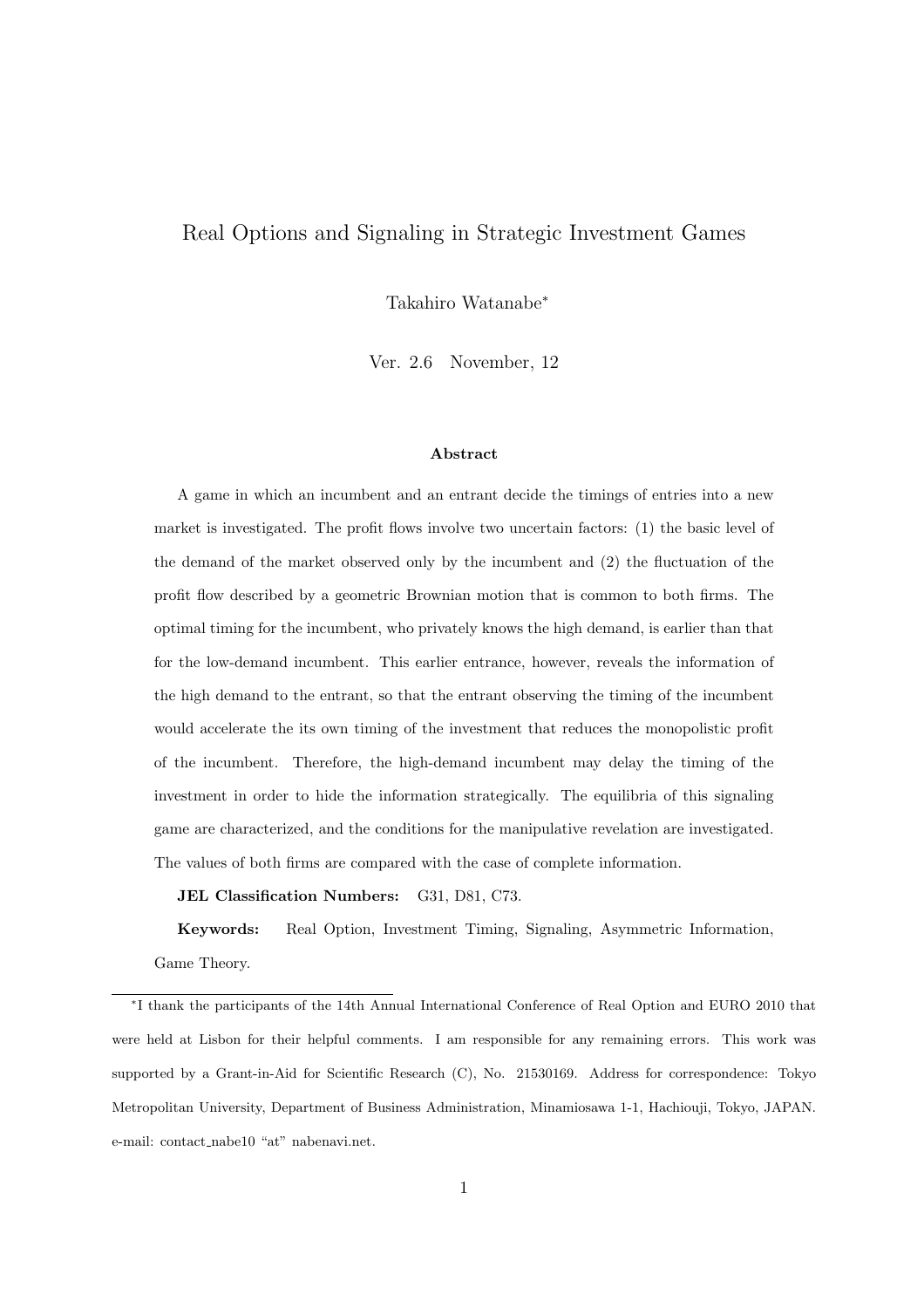# **1 Introduction**

The timings of investments of firms are affected by the uncertainty of a market. In contrast to the traditional net present value (NPV) model, the concept of real options clarifies the nature of the strategic delay of the irreversible investment under uncertainty. Previous studies, for example, Brennan and Schwartz (1985) and McDonald and Siegel (1985), assert that a firm should wait for an investment even if the net present value is positive and the optimal timing of the investment is delayed beyond the traditional Marshallian threshold. This concept has been developed into the real option approach which is analogous to American call options. The real option approach, which has been summarized by Dixit and Pindyck (1994), has been examined in a number of studies.

On the other hand, the timings of investments are also affected by market competition. Thus, the real option approach has recently been extended to investments under competition by combining the real option approach with the game theory. A typical model incorporating the real option approach into game theory is sometimes referred to as an *investment game*, in which two firms decide the timings of option exercises in a duopolistic market. Previous studies, such as Smets (1991), Grenadier (1996), Kulatilaka and Perotti (1998), Huisman and Kort (1999), and Smit and Trigeorgis (2002), investigated competition by symmetric firms. An important implication about the previous studies about the real option under competition is that the threat of preemption by the advantage of the first mover and a negative externality of the investment reduce the value for the options of the firms and accelerate the timing of the investment. Pawlina and Kort (2006) and Kong and Kwok (2007) obtained the results for two asymmetric firms, but the information for the two firms was assumed to be identical.

Asymmetry of information in an investment game also influences the timing of the exercise. Lambrecht and Perraudin (2003) modeled an investment game using incomplete information for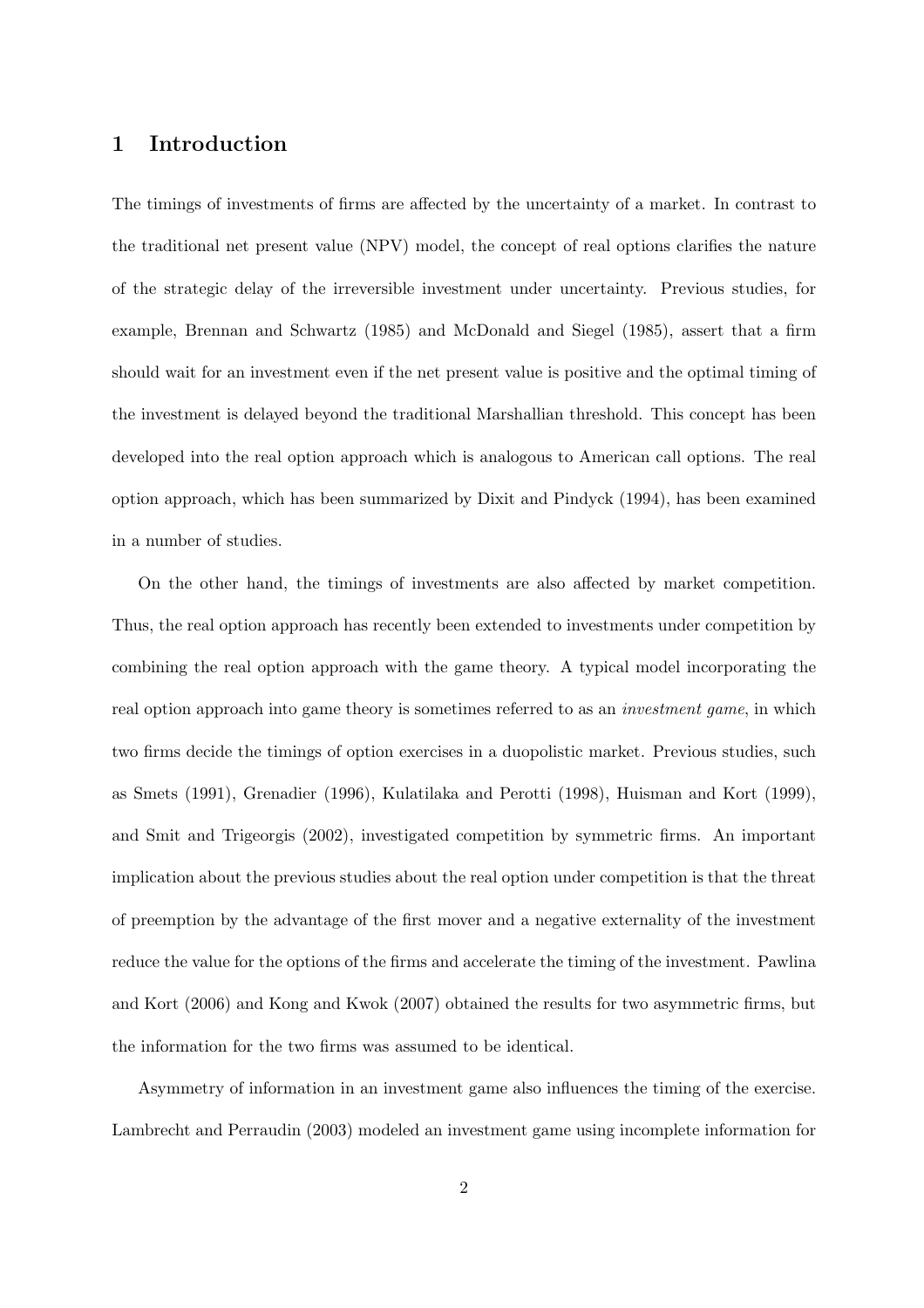the optimal decisions of the investments of two competitive firms, in which the investment cost of each firm is different and is the private information of the firms. In this setting, two firms are assumed to be identical *ex ante* and the prior probabilities of the costs are followed by an identical probability distribution. Hsu and Lambrecht (2007) consider the situation in which one firm has complete information about the investment cost of its rival, whereas the rival firm has incomplete information about the investment cost of the first firm.

These studies examined investment games based on asymmetric information in which the options exercised by one firm do not influence the beliefs of the other firm. However, in the presence of asymmetric information, the behavior of a firm that acts earlier reveals information to the firms that act later. Hence, the firm that acts earlier considers the strategic exercise of the option to hide the information that conflicts with the optimal timing of the exercise. In the present paper, the influence of the strategic transmission of information called signaling on investments is examined under uncertainty and competition. In order to consider the applicability of this concept, a model of an investment game with two asymmetric firms, an incumbent, and an entrant, who have the option to enter a new product market, is specified. The profit flow of each firm has two uncertainty factors. One factor is the potential size of the market, which is referred to as the level of demand that is determined at the beginning of the game. The level of demand is assumed to take one of two possible values, i.e., high or low. The level of demand can be observed only by the incumbent as private information due to the experience of the incumbent, whereas the entrant cannot obtain the information. The other factor is the fluctuation of the profit flow given by a stochastic process that is common to both firms. Hence, there exist two types of incumbent. These incumbents know that the demand is high or low and are referred to hereinafter as high-demand and low-demand incumbents, respectively. In the framework of the present study, the incumbent invests earlier than the entrant for any market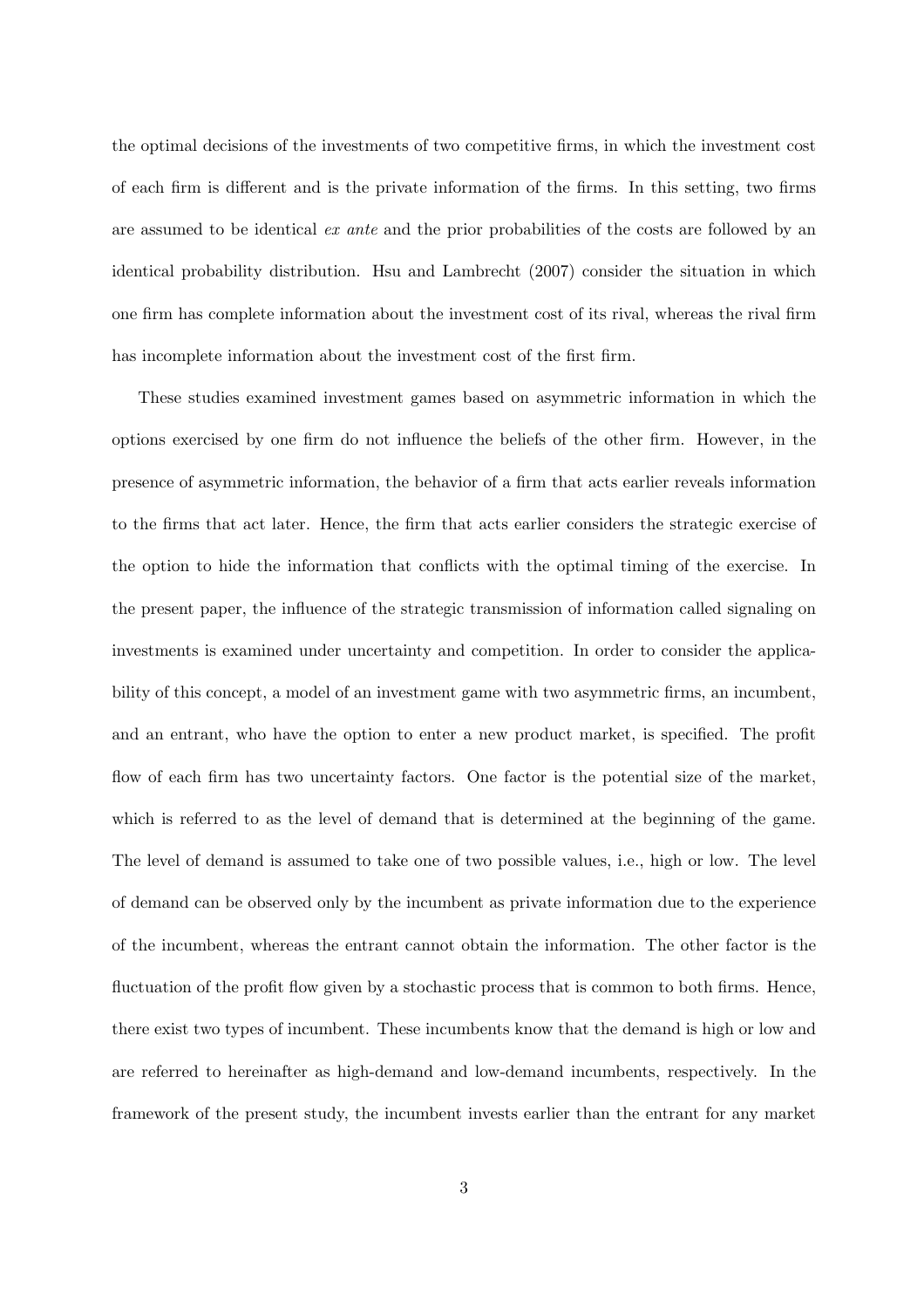level because the market share of the incumbent is assumed to be sufficiently larger than that of the entrant and the investment cost of the incumbent is assumed to be sufficiently smaller than that of the entrant. If both the high- and low-demand incumbents enter the market at the optimal timing truthfully, information of the level of the demand would be revealed to the entrant by observing the timing. Then, the entrant who observes the earlier entry of the incumbent would accelerate the timing of the investment. Since this would reduce the monopolistic profit of the high-demand incumbent, the high-demand incumbent may strategically delay the timing of the investment to hide the information and enter the market at the timing of the low-demand incumbent.

The present study answers three important questions. (1) What conditions cause this manipulative revelation. (2) How are the values of the firms affected in the presence of asymmetric information as compared to complete information. (3) Which factors influence the causes of strategic information revelation.

With regard to question (1), since the low-demand incumbent does not have an incentive to mimic the high-demand incumbent, which may accelerate the timing of the entrant, only the high-demand incumbent has an incentive to mimic the low-demand incumbent strategically by delaying the investment. This derives the conditions for strategic and truthful revelations in an equilibrium. In addition, it is also shown that there exists no pure strategy equilibrium in a certain range, in which there exists an equilibrium in which the high-demand incumbent uses a mixed strategy. Finally, the probability of the mixed strategy for the high-demand incumbent is identified.

With regard to question (2), under the condition in which truthful revelation occurs, neither the entrant nor either the high-demand incumbent nor low-demand incumbent have loss or gain as compared to the case of complete information. In contrast, under the condition for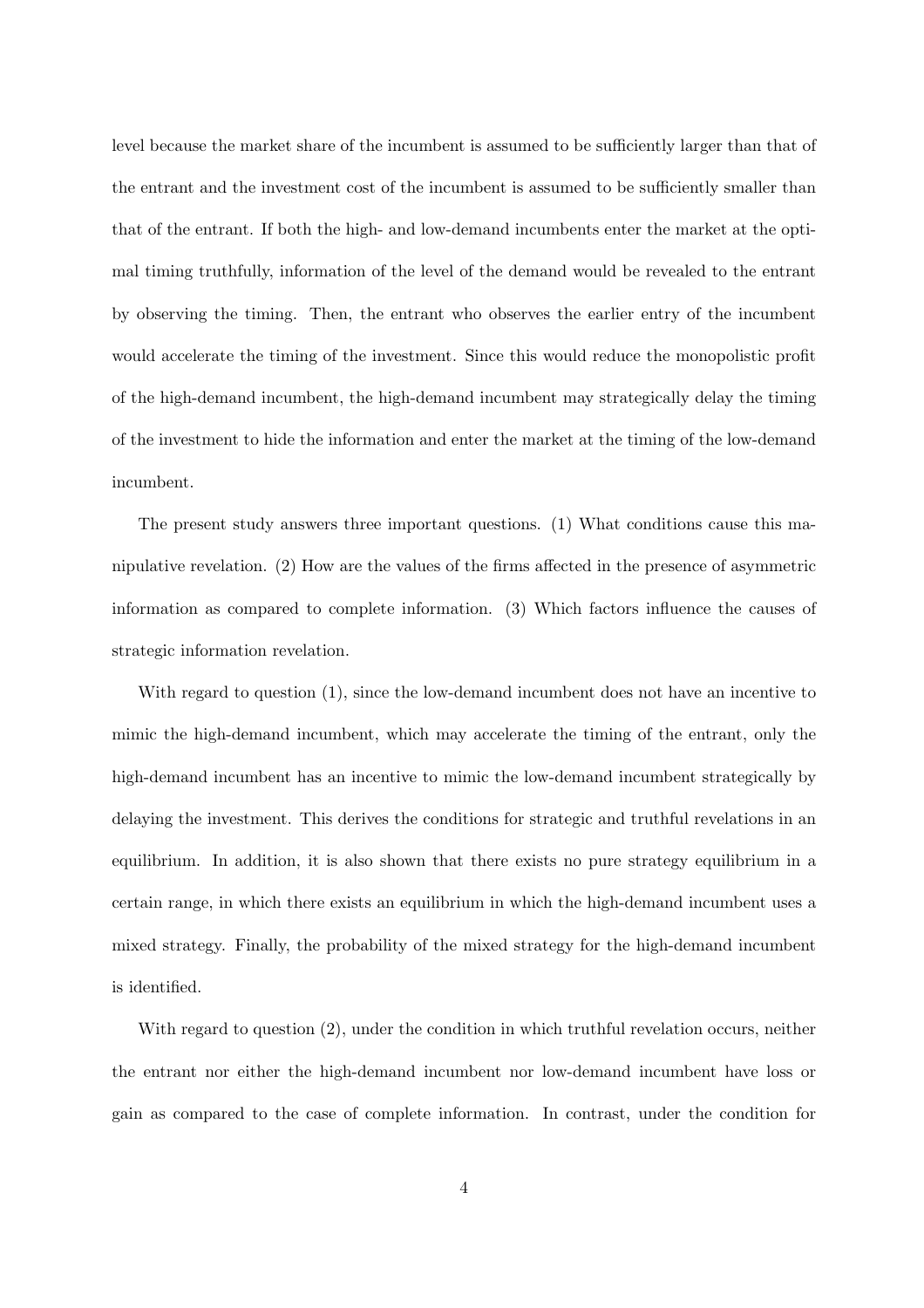manipulative revelation, the high-demand incumbent increases the values so as to mimic the lowdemand incumbent as compared to the case of complete information, whereas the low-demand incumbent decreases the values. The entrant cannot distinguish the level of the demand and enters the market at the expected level of demand. This decreases the value of the entrant for both levels of demand by distorting the optimal timing of the exercise of the option. Under a mixed strategy equilibrium, it is shown that the ex ante value of the high-demand incumbent is identical to that of complete information, whereas the values of the low-demand incumbent and the entrant decrease.

With regard to question (3), the initial condition of the fluctuation of the profit flow is shown not to affect whether the option of the incumbent operates strategically or truthfully. The causes of manipulative revelation depends on the profit flows of both firms. In particular, the smaller duopoly profit of the high-demand incumbent causes the incumbent to act strategically. When the duopoly profit of the high-demand incumbent is sufficiently small, the high-demand incumbent delays market entry in order to hide the information and to enjoy the advantages of the monopoly for a longer period of time. Thus, in this case, the high-demand incumbent enters the market at the optimal timing of the low-demand incumbent. In contrast, when the duopoly profit is sufficiently large, the high-demand incumbent enters the market at the optimal timing truthfully, even if the information of the high demand is revealed.

Similarly, the smaller investment cost of the incumbent is show to result in acting strategically. Note that the profit and cost of the entrant also affect whether the incumbent enters the market strategically or truthfully. The larger investment cost of the entrant is shown to cause strategic operation by the incumbent, due to the strategic interaction between the two firms. The above results are obtained analytically, but the effect of volatility, which is important in a dynamic model under uncertainty, could not be obtained in the present study. However, a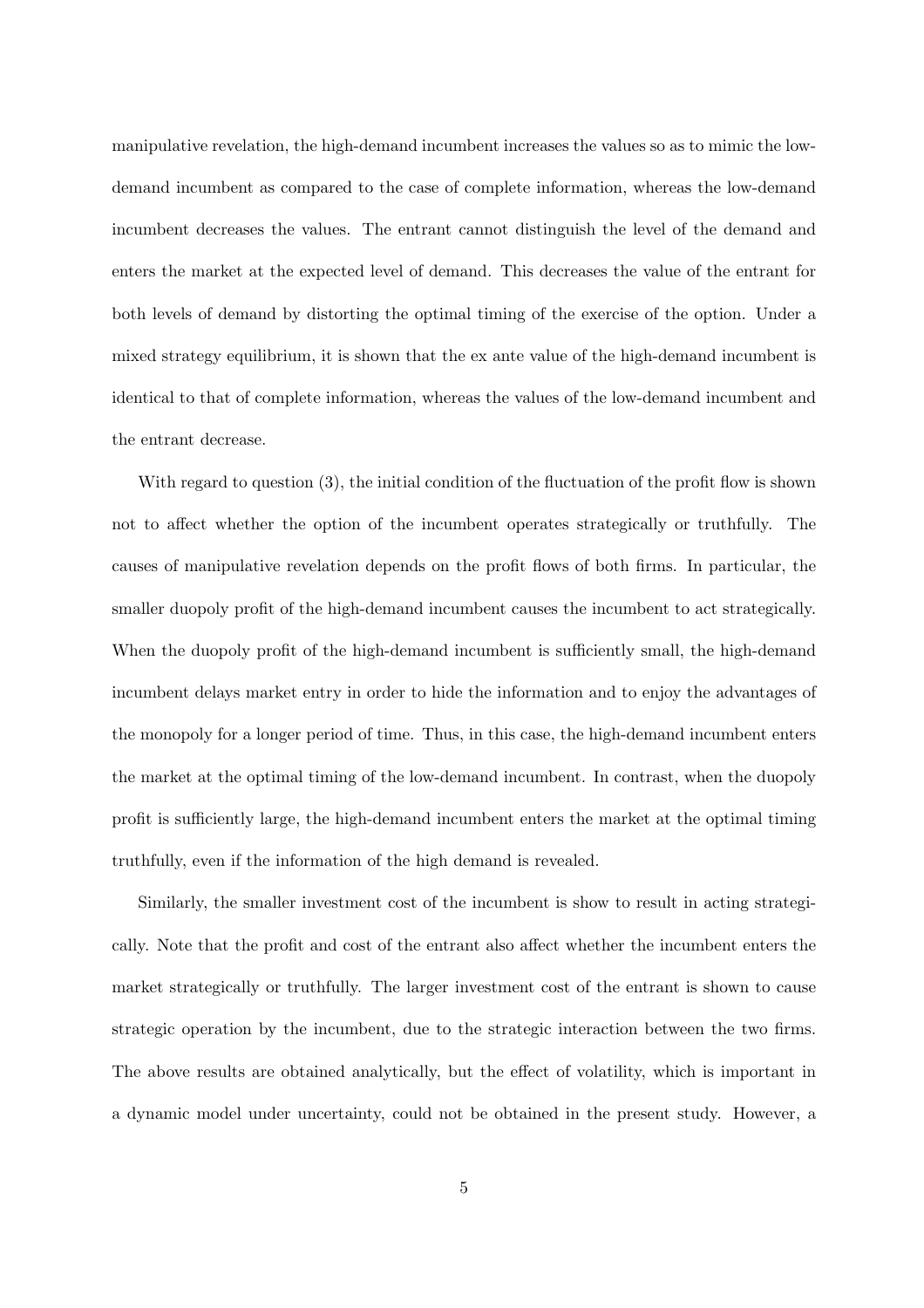numerical example reveals that the larger volatility causes the manipulative revelation.

Whereas the proposed model focuses on an investment game with two competitive firms, the presence of asymmetric information between an owner and a manager or between an investor and a manager also affect investment decisions. Grenadier and Wang (2005) investigated conflicts between managers and owners and presented a model of the investment timing by managers by combining real options with contract theory. Shibata (2009) and Shibata and Nishihara (2010) also examined manager-shareholder conflicts arising from asymmetric information in the context of the real option approach. Note that, recently, signaling and manipulative revelation in this context have been investigated in a few studies. Morellec and Schürhoff (2011) investigated a signaling game between an informed firm and an outside investor, in which the firm decides both the timing of investment and the debt-equity mix. In Morellec and Schürhoff  $(2011)$ , the presence of asymmetric information and the signaling effect erode the option value of the firm. Grenadier and Malenko (2010) investigated a similar model that considers the conflicts between continuum types of an informed agent and an outsider. Although these models are a signaling game of real options, the present study considers a different situation in that the model of the present study focuses on signaling and timings between competitive firms in a duopoly market.

Information revelation involving several firms was investigated by Grenadier (1999), where each firm has private information about the payoff uncertainty and updates the belief for the payoff by observing the strategies exercised by other firms. Grenadier (1999) focused on informational cascades and projects in which firms are not in competition with each other. Thus, the firms reveal their private information truthfully.

The remainder of the present paper is organized as follows. Section 2 describes the notation used herein and presents a description of the model used herein. Section 3 presents the value of the entrant and non-strategic values of the incumbents, which implies a benchmark of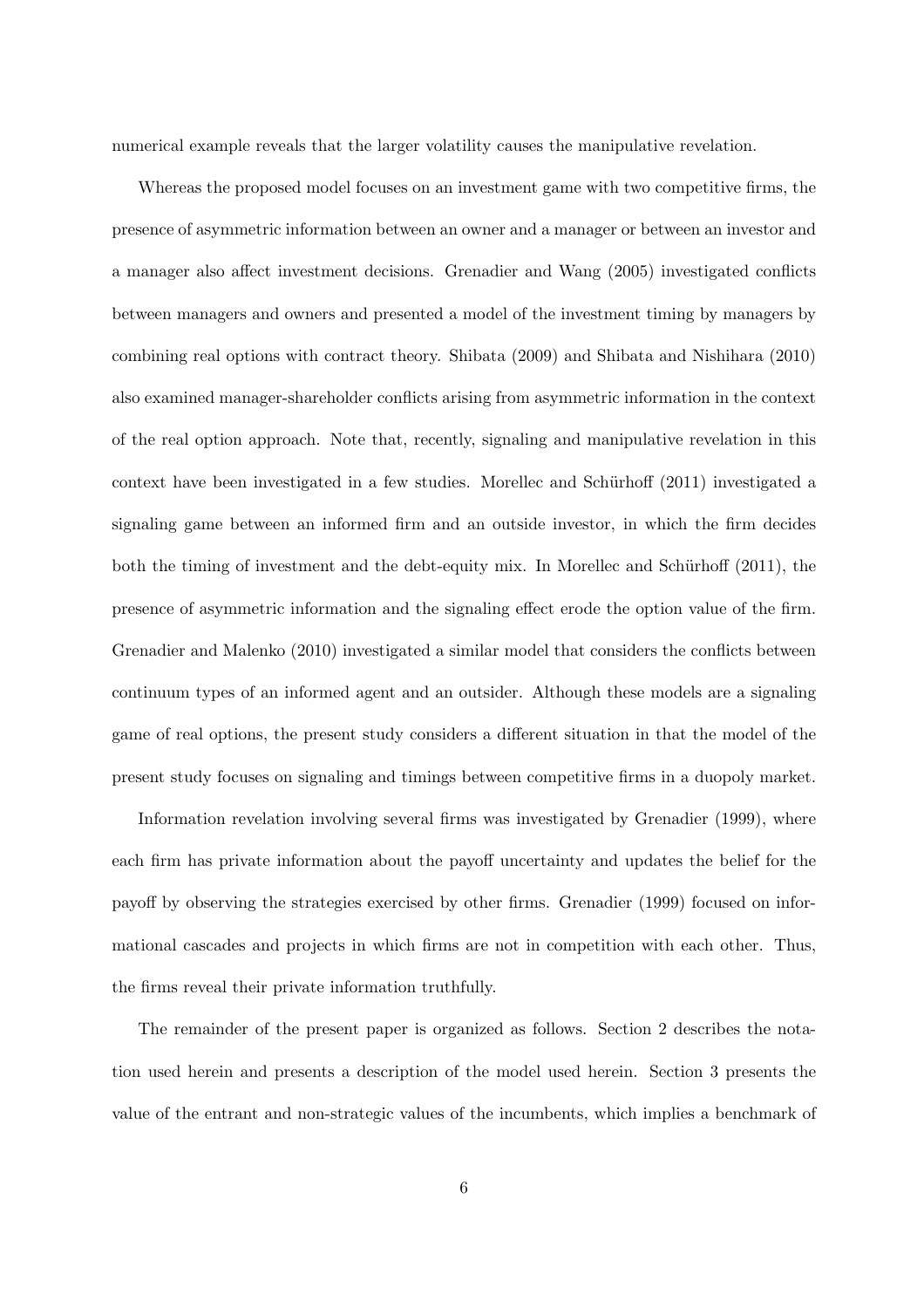the analysis. In Section 4, a solution of the game achieved through a perfect Bayesian equilibrium and two candidate solutions, Truthful Revelation and Manipulative Revelation, which correspond to a separating equilibrium and a pooling equilibrium, respectively, are presented. Conditions that specify either of the two candidate solutions to the equilibrium are also presented. Although these conditions characterize an equilibrium in pure strategies, in some cases, there is no equilibrium in pure strategies. Section 5 deals with mixed strategies and presents the conditions of the equilibria. Since these equilibria in mixed strategies include the case of equilibria in pure strategies examined in the previous section, the conditions characterize the equilibrium comprehensively. In Section 6, the manner in which the values of firms are affected by the presence of asymmetric information is examines. The gains and losses of the values for both high-demand and low-demand incumbents and the entrant are compared with the case of full information. The conditions of the manipulative revelation for the duopoly profit and the costs of the incumbent and the entrant are also examined. Section 7 presents numerical examples, and Section 8 presents conclusions and discusses future research.

## **2 The Model**

Two asymmetric firms, an incumbent and an entrant, each of which has the option to wait for optimal entry into the market of a new product are considered. The incumbent and the entrant are denoted as firm *I* and firm *E*, respectively. The investments for the entry of both firms are assumed to be irreversible, and the sunk cost of the investment of firm *i* is denoted as *K<sup>i</sup>* for  $i = I, E$ . The revenue flow of each firm after the entry depends on the market structure (monopoly or duopoly) and two uncertain factors of the profit.

One uncertain factor of the profit represents a stochastic process, denoted by *Xs*, as a standard real option setting. Here, *X<sup>s</sup>* is interpreted as the unsystematic shocks of the demand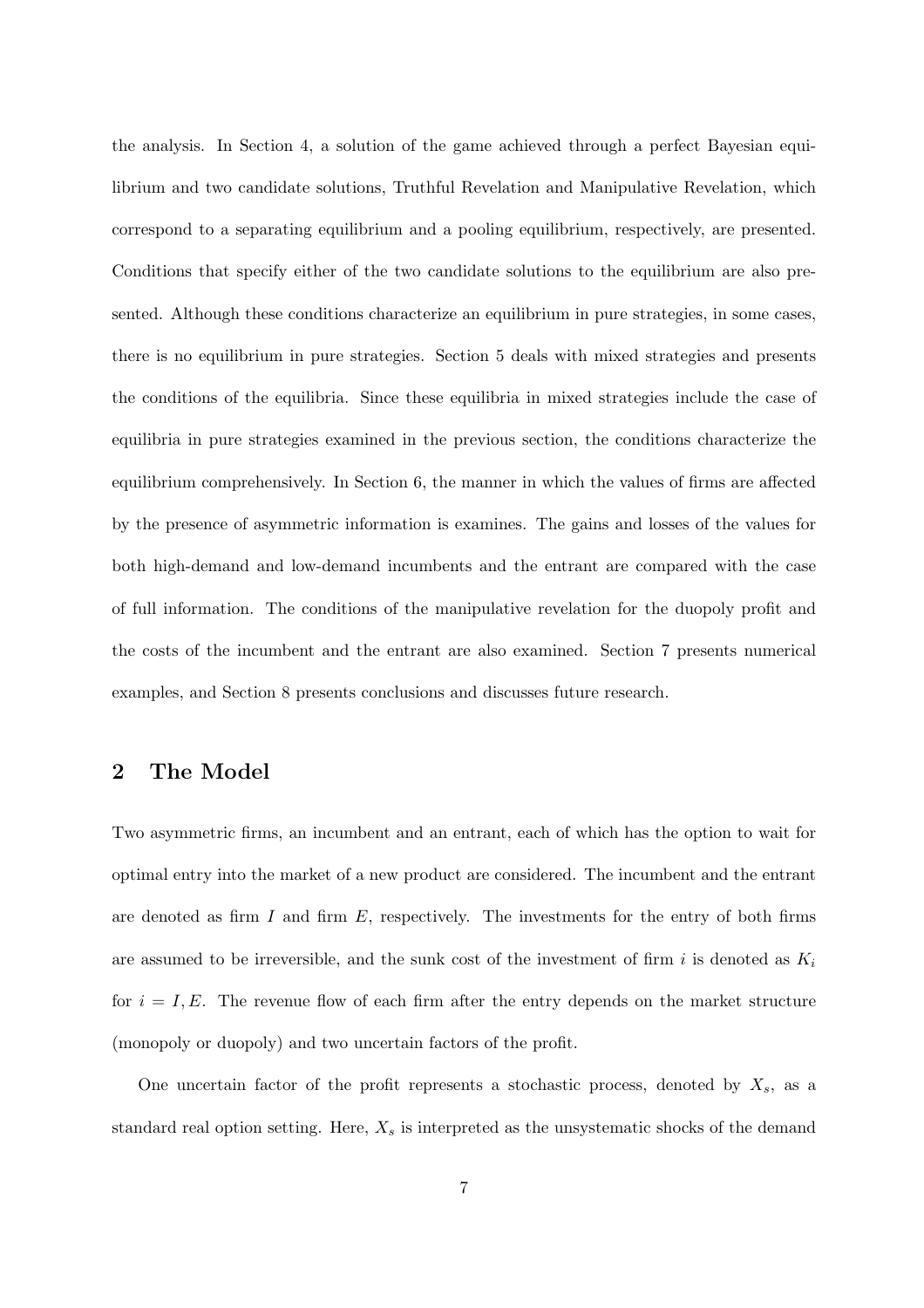over time and is common to both firms.

Suppose that *X<sup>s</sup>* follows a geometric Brownian motion:

$$
dX_s = \mu X_s dt + \sigma X_s dz
$$

where  $\mu$  is the drift parameter,  $\sigma$  is the volatility parameter, and dz is the increment of a standard Winner process. Both firms are assumed to be risk neutral, with risk free rate of interest *r*. Finally,  $r > \mu$  is assumed for convergence.

The other uncertain factor of the profit represents a systematic risk and is assumed to be constant over time. This factor is denoted by  $\theta$ , where  $\theta = H$  and  $\theta = L$  indicate that the basic level of demand is high and low, respectively. The prior probabilities of drawing  $\theta = H$  and  $\theta = L$  are denoted as *p* and  $1 - p$ , respectively.

When only firm *i* enters the market, the monopoly profit flow of firm *i* becomes  $\pi_{i1}^{\theta} X_s$ . On the other hand, when both firms enter the market, the duopoly profit flow of firm *i* becomes  $\pi_{i2}^{\theta}X_s$ . The profit flow of any firm that has not entered the market is assumed to be zero. Here,  $m_{i1}^{\theta} > m_{i2}^{\theta} > 0$  is assumed for the case in which  $i = I, E$  and  $\theta = H, L$ . The monopoly profit is always greater than the duopoly profit for each firm and each level of demand at the same *Xs*. Moreover,  $\pi_{ij}^H > \pi_{ij}^L > 0$  is assumed for  $i = I, E$  and  $\theta = H, L$ , which indicate that the profit at a high level of demand is always greater than that at a low level of demand.

The incumbent has several advantages over the entrant due to the experience the incumbent gains through past activities. The incumbent has more information, a greater share of the products, and a lower investment cost than the entrant. In detail, the incumbent has the following two advantages. First, while  $X_s$  is observable by two firms, the uncertain factor  $\theta$  can be observed only by the incumbent, i.e.,  $\theta$  is the private information of the incumbent. Second,  $K_I/\pi_{I2}^L$  is assumed to be smaller than  $K_E/\pi_{E1}^H$ . This assumption holds if the monopoly profit of the incumbent is sufficiently larger than that of the entrant and/or the cost of the investment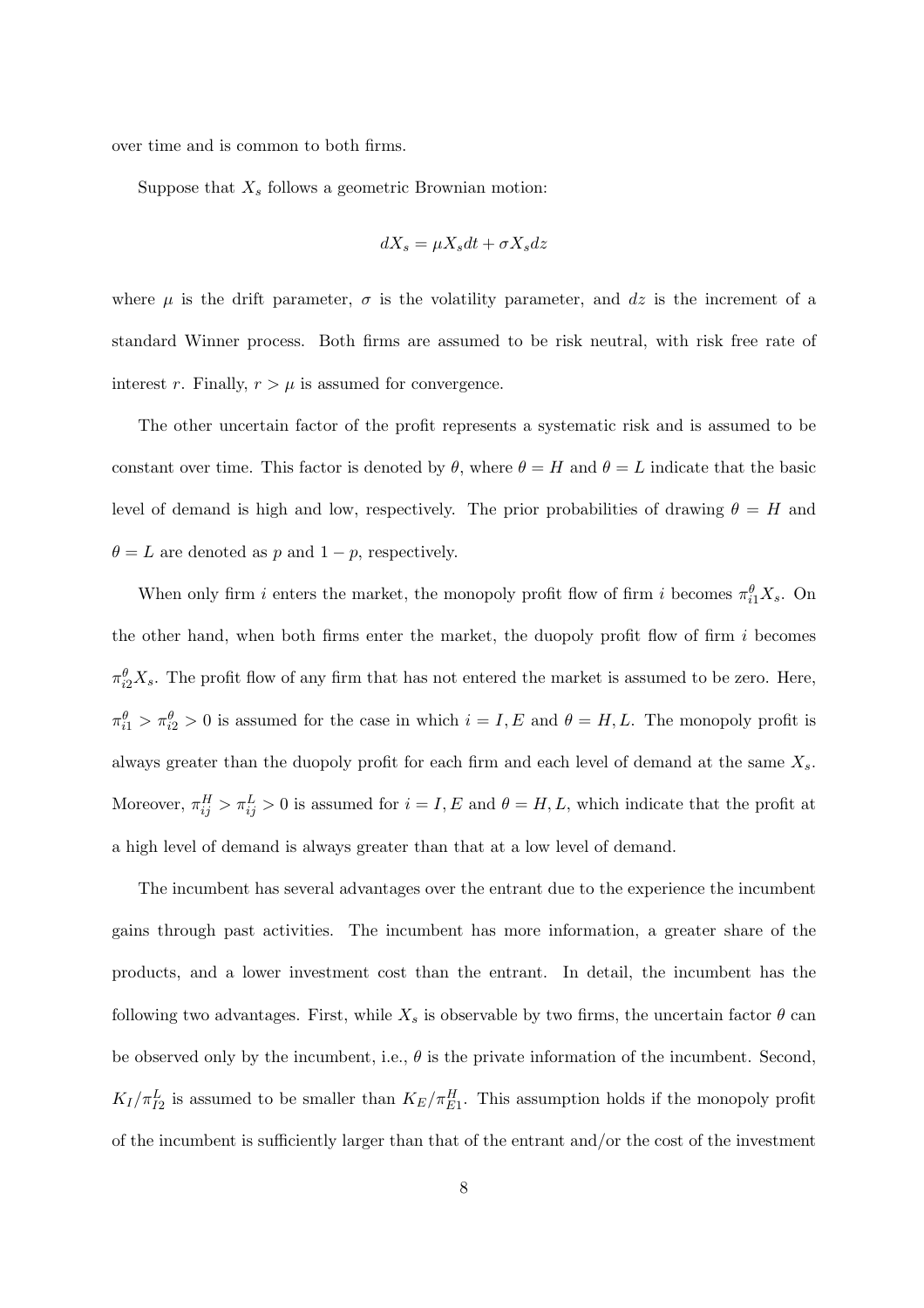$K_I$  is sufficiently smaller than  $K_E$ .

### **3 Value Functions of a Benchmark Case**

The proposed model is one of an option exercise game that is investigated under the joint framework of real options and game theory. A number of studies, including Smets (1991), Grenadier (1996), Kijima and Shibata (2002), Kulatilaka and Perotti (1998), Huisman and Kort (1999), Huisman (2001), and Smit and Trigeorgis (2002), have considered symmetric firms in order to examine the preemptive behavior of competition. In these models, if the value of the optimal entry of the leader is greater than the value of the entry for the best reply of the follower, then both firms want to become a leader. In this case, the optimal threshold of the leader is obtained solving a system of equations of equilibria, and the value of the leader is not determined by maximizing the expected profit of either firm. Huisman (2001), Kong and Kwok (2007) and Pawlina and Kort (2006) demonstrated that this preemptive behavior and simultaneous entry would occur under asymmetry of costs and profits. In this case, obtaining the equilibrium values is complicated.

However, if the asymmetry is sufficiently large and the initial value of both firms are sufficiently small to wait for the investment, the lower-cost firm must be the leader, (see Kong and Kwok (2007) and Pawlina and Kort (2006)). Based on the results of Kong and Kwok (2007), the two assumptions, i.e.,  $K_I/\pi_{I2}^L > K_E/\pi_{E1}^H$  and sufficiently small  $X_t = x$ , imply that the incumbent must be the leader and that the entrant must be the follower.

Due to this setting, the decisions and the values of both firms are analyzed under the condition in which the incumbent is the leader and the entrant is the follower. In following subsections, the benchmark case is solved by backward induction, i.e., the value of the entrant is solved first and the value of the incumbent as the leader is discussed later.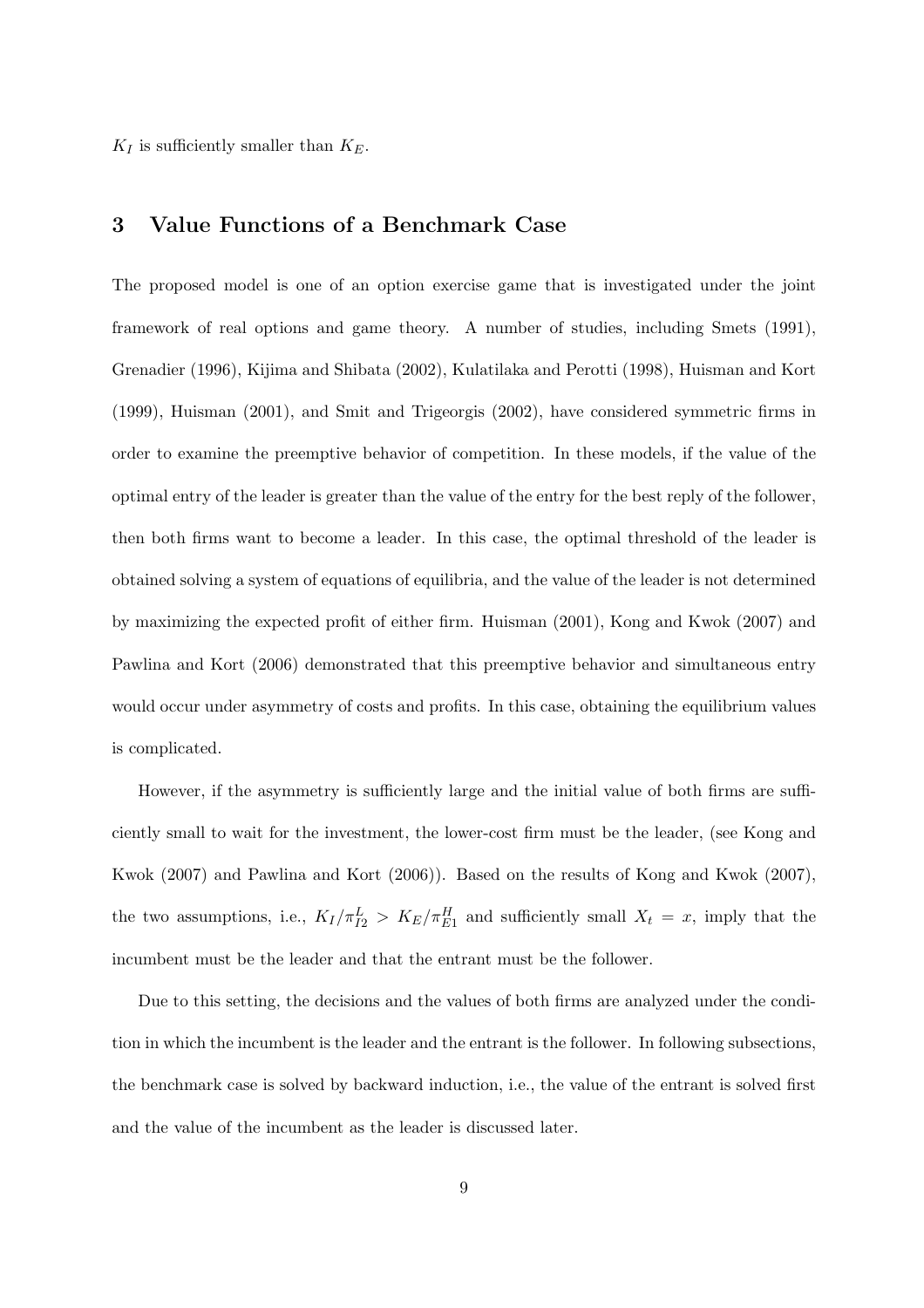#### **3.1 Value of the Entrant**

In the settings of the present study, the entrant must be the follower, and the entrant is shown later herein to exercise the option at the optimal timing based on the belief of the level of the demand. Thus, it is necessary to consider only the optimal expected payoff of the entrant, which is derived from a standard real option approach. Let  $u_E^*(q)$  be the value of the entrant under the condition in which the entrant invests later than the incumbent and believes that high demand will occur with probability *q*.

The entrant value is given by

$$
u_E^*(q) = \max_{t_E} E\left[\int_{t_E}^{\infty} e^{-r(s-t)} (q\pi_{E2}^H + (1-q)\pi_{E2}^L)X_s ds - e^{-r(t_E - t)} K_E | X_t = x\right].
$$

In this problem, a threshold strategy is sufficient to give the optimal stopping time. Hence the problem is written by deciding the optimal threshold  $x<sub>E</sub>$ , as follows:

$$
u_E^*(q) = \max_{x_E} E[\int_{\tau(x_E)}^{\infty} e^{-r(s-t)} (q\pi_{E2}^H + (1-q)\pi_{E2}^L) X_s ds - e^{-r(\tau(x_E) - t)} K_E | X_t = x].
$$

where  $\tau(\tilde{x})$  denote the first hitting time at threshold  $\tilde{x}$ , i.e.,  $\tau(\tilde{x}) = \inf\{s \ge t | X_s \ge \tilde{x}\}$ . Let  $x_E^*(q)$  be the optimal threshold for the belief *q*. The usual calculation of real option analysis (e.g., Dixit and Pindyck (1994) ) implies that

$$
x_E^*(q) = \frac{\beta}{\beta - 1} \frac{r - \mu}{q \pi_{E2}^H + (1 - q) \pi_{E2}^L} K_E
$$
\n(1)

where  $\beta$  is defined by

$$
\beta = \frac{1}{2} - \frac{\mu}{\sigma^2} + \sqrt{(\frac{1}{2} - \frac{\mu}{\sigma^2})^2 + \frac{2r}{\sigma^2}}.
$$
\n(2)

Let  $x_E^H = x_E^*(1)$ ,  $x_E^L = x_E^*(0)$ , and let  $x_E^M = x_E^*(p)$ . Here,  $x_E^H$  and  $x_E^L$  are the thresholds when the entrant believes that the demands are high and low, respectively. In addition,  $x_E^M$  is the threshold when the entrant predicts high demand with prior probability *p*.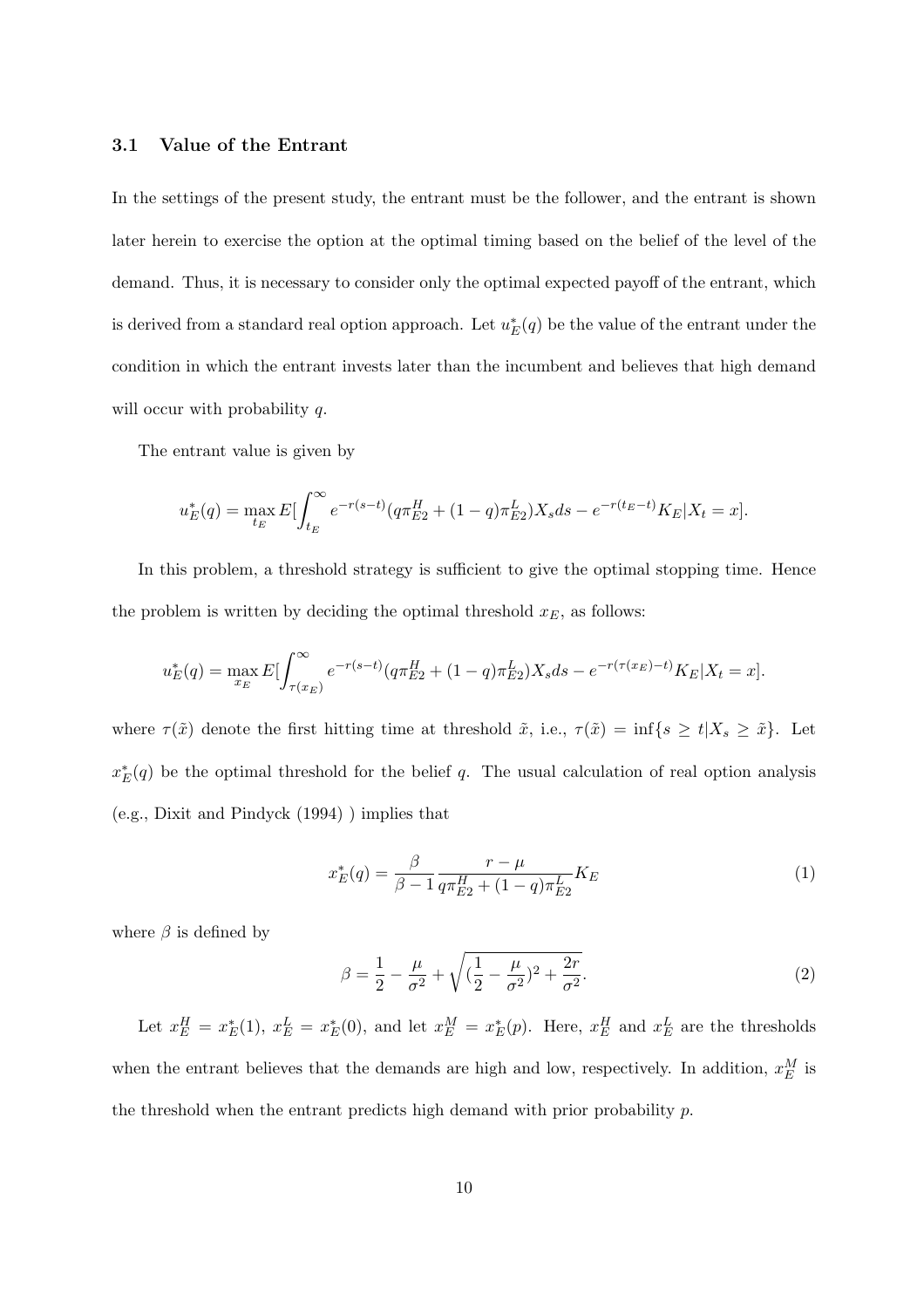We easily find that

$$
x_E^H \le x_E^M \le x_E^L,\tag{3}
$$

because  $\pi_{E2}^H \geq \pi_{E2}^L$ .

### **3.2 Value of the Incumbent**

In contrast to the entrant, the incumbent is the leader and may not enter the market at the optimal timing due to the strategic revelation of the information. Since the incumbent taking into account the strategic exercise chooses the timing of the investment that may not be optimal, the value of the incumbent explicitly expressed by a function of the threshold of the investment by the incumbent. The value of the incumbent also depends on the timing of the entrant and the private information of the level of the demand observed by the incumbent. Let  $u_I(x_I, x_E, \theta)$ be the expected profit of the incumbent with the level of the demand  $\theta$ , when the incumbent invests at the threshold  $x_I$  and the entrant invests at  $x_E$  under the condition  $x_I < x_E$ .

Here,  $u_I(x_I, x_E, \theta)$  is given by

$$
u_I(x_I, x_E, \theta) = E \left[ \int_{\tau(x_I)}^{\tau(x_E)} e^{-r(s-t)} \pi_{I1}^{\theta} X_s ds - e^{-r(\tau(x_I) - t)} K_I + \int_{\tau(x_E)}^{\infty} e^{-r(s-t)} \pi_{I2}^{\theta} X_s ds \right] X_t = x \right].
$$

 $u_I(x_I, x_E, \theta)$  can be rewritten as

$$
u_I(x_I, x_E, \theta) = v_I(x_I, \theta) - w_I(x_E, \theta),
$$

where

$$
v_I(x_I, \theta) = E \left[ \int_{\tau(x_I)}^{\infty} e^{-r(s-t)} \pi_{I1}^{\theta} X_s ds - e^{-r(\tau(x_I) - t)} K_I | X_t = x \right],
$$

and

$$
w_I(x_E, \theta) = E \left[ \int_{\tau(x_E)}^{\infty} e^{-r(s-t)} (\pi_{I1}^{\theta} - \pi_{I2}^{\theta}) X_s ds | X_t = x \right].
$$

In the following, in order to simplify the analysis, the initial condition *x* is assumed to be sufficiently small, indicating that the incumbent for any demand has not yet invested at the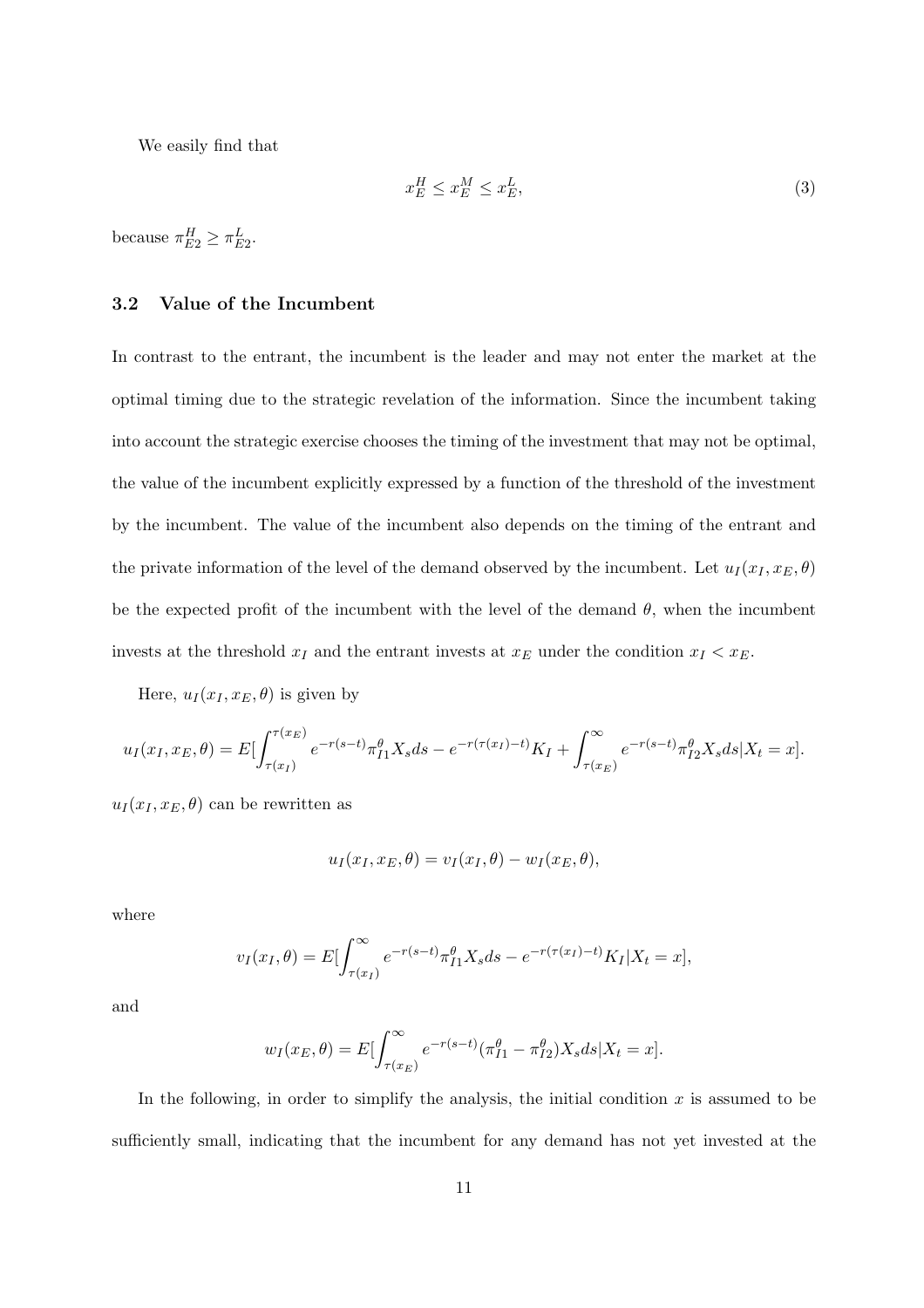initial time. Hence, only the case in which  $x \leq x_I$  is examined. Since  $x_I < x_E$ , *x* is also less than  $x_E$ . Under these assumptions,  $v_I(x_I, \theta)$  and  $w_I(x_E, \theta)$  are expressed as the following proposition, which can be derived by the strong Markov property of the geometric Brownian motion and the calculation for the hitting time.

**Proposition 3.1.**  $u_I(x_I, x_E, \theta)$  *is given by* 

$$
u_I(x_I, x_E, \theta) = v_I(x_I, \theta) - w_I(x_E, \theta). \tag{4}
$$

*where*

$$
v_I(x_I, \theta) = \left(\frac{\pi_{I1}^{\theta}}{r - \mu} x_I - K_I\right) \left(\frac{x}{x_I}\right)^{\beta} \quad x \le x_I
$$
\n<sup>(5)</sup>

*and*

$$
w_I(x_E, \theta) = \frac{\pi_{I1}^{\theta} - \pi_{I2}^{\theta}}{r - \mu} x_E \left(\frac{x}{x_E}\right)^{\beta}, \quad x < x_E. \tag{6}
$$

**Proof.** *See Appendix.*

Note that (3) yields

$$
w_I(x_E^H, \theta) \ge w_I(x_E^M, \theta) \ge w_I(x_E^L, \theta)
$$
\n<sup>(7)</sup>

because  $w_I(x_E, \theta)$  is the decrease in the threshold  $x_E$ .

If  $x_E$  is independent of the incumbent decision  $x_I$ , then  $w_I(x_E, \theta)$  does not depend on  $x_I$ . Then, the incumbent can maximize the expected profit only by  $v_I(x_I, \theta)$ .

The threshold *x<sup>E</sup>* of the entrant in the signaling equilibrium, which is examined in the next section, depends on the threshold of the incumbent  $x_I$ . In the remainder of this section, however, the case in which  $x_E$  is independent of  $x_I$  is examined as a benchmark of the analysis. Let  $x_I^{\theta}$ be the optimal threshold of the incumbent with the private information  $\theta$  under the condition that  $x_E$  is independent of  $x_I$ . Then,  $v_I(x_I^{\theta}, \theta)$  is given by

$$
v_I(x_I^{\theta}, \theta) = \max_{x_I} v_I(x_I, \theta) = \max_{t_I} E^x \left[ \int_{t_I}^{\infty} e^{-r(s-t)} \pi_{I1}^{\theta} X_s ds - e^{-r(s-t_I)} K_E \right].
$$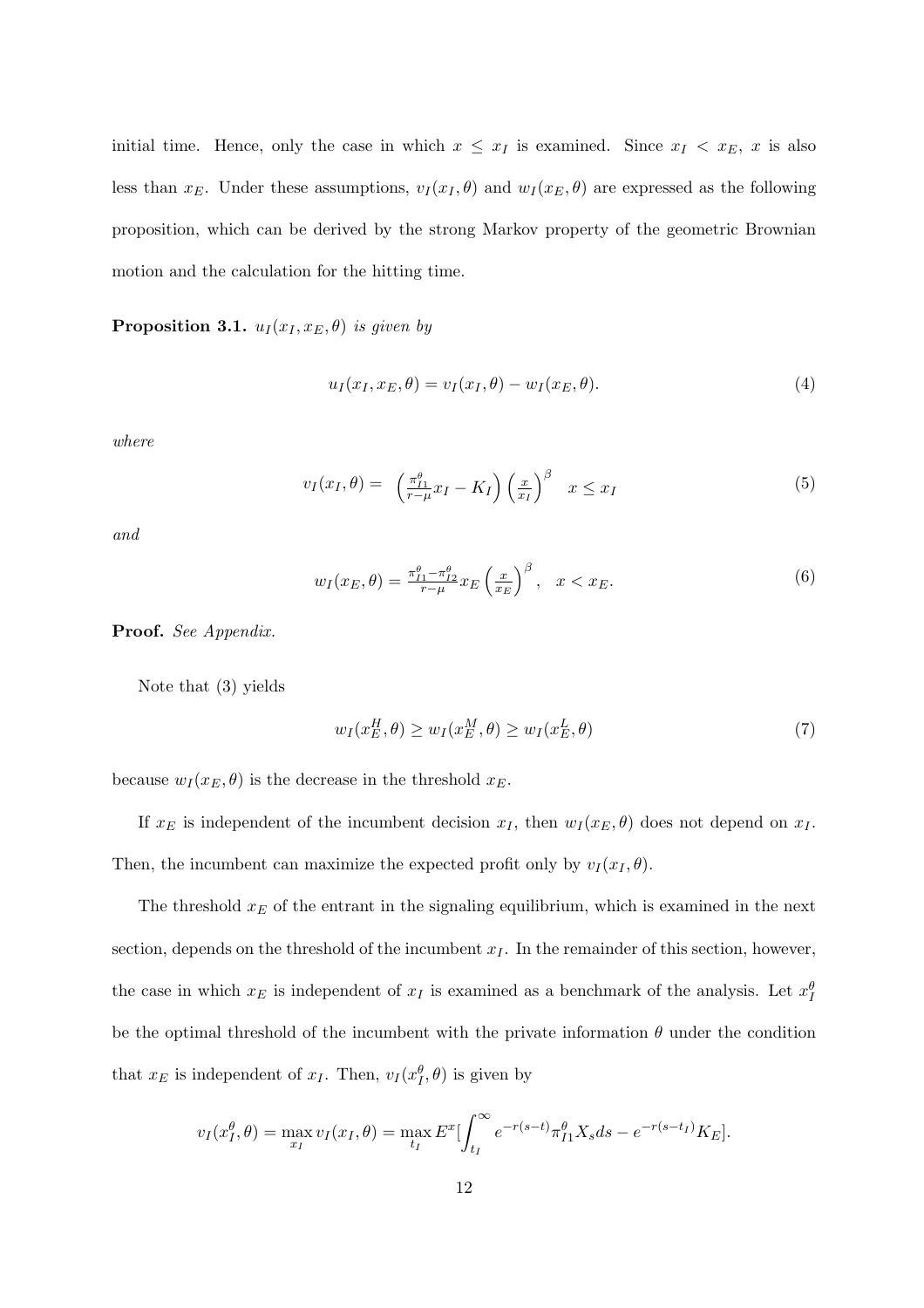Standard calculation of the real option approach<sup>1</sup> implies that

$$
x_I^{\theta} = \frac{\beta}{\beta - 1} \frac{r - \mu}{\pi_{I1}^{\theta}} K_I,
$$
\n(8)

and

$$
v_I(x_I^{\theta}, \theta) = \begin{cases} \frac{K_I}{\beta - 1} \left( \frac{x}{x_I^*(\theta)} \right)^{\beta} & x \leq x_I^{\theta}, \\ \frac{\pi_{I_1}^{\theta}}{r - \mu} x - K_I & x > x_I^{\theta}. \end{cases}
$$

## **4 Equilibrium in Pure Strategies**

### **4.1 Definitions of the Solution**

For the analysis of the signaling effect, a perfect Bayesian equilibrium is applied as the solution concept. In this model, a solution concept is specified not only by a threshold for each of the players, but also by the entrant belief regarding the level of demand.

An *assessment* consisting of three components  $\{(a_I(H), a_I(L)), a_E(\cdot), q(\cdot)\}\)$  is called, where:

- $a_I(H)$  and  $a_I(L)$  are the threshold of the incumbent for private information *H* and *L*, respectively,
- $a_E(x_I)$  is the threshold of the entrant for the threshold  $x_I$  of the observed incumbent, and
- $q(x_I)$  is the belief of the entrant for the threshold  $x_I$  of the observed incumbent.

An assessment  $\{(a_I^*(H), a_I^*(L)), a_E^*(\cdot), q^*(\cdot)\}\$ is said to be an equilibrium if the assessment satisfies the following three conditions.

First,  $a_I^*(\theta)$  is the optimal threshold of the incumbent for  $\theta = H, L$ , such that

$$
u_I(a_I^*(\theta), a_E^*(a_I^*(\theta)), \theta) = \max_{x_I} u_I(x_I, a_E^*(x_I), \theta).
$$
 (9)

<sup>&</sup>lt;sup>1</sup>Both  $x_I^*(\theta)$  and  $v_I(x_I^*(\theta),\theta)$  are calculated based on the smooth pasting condition and the value matching condition of real option approach. These conditions can also be derived from the first-order condition to maximize  $v_I(x_I, \theta)$ , which is obtained by differentiating (5).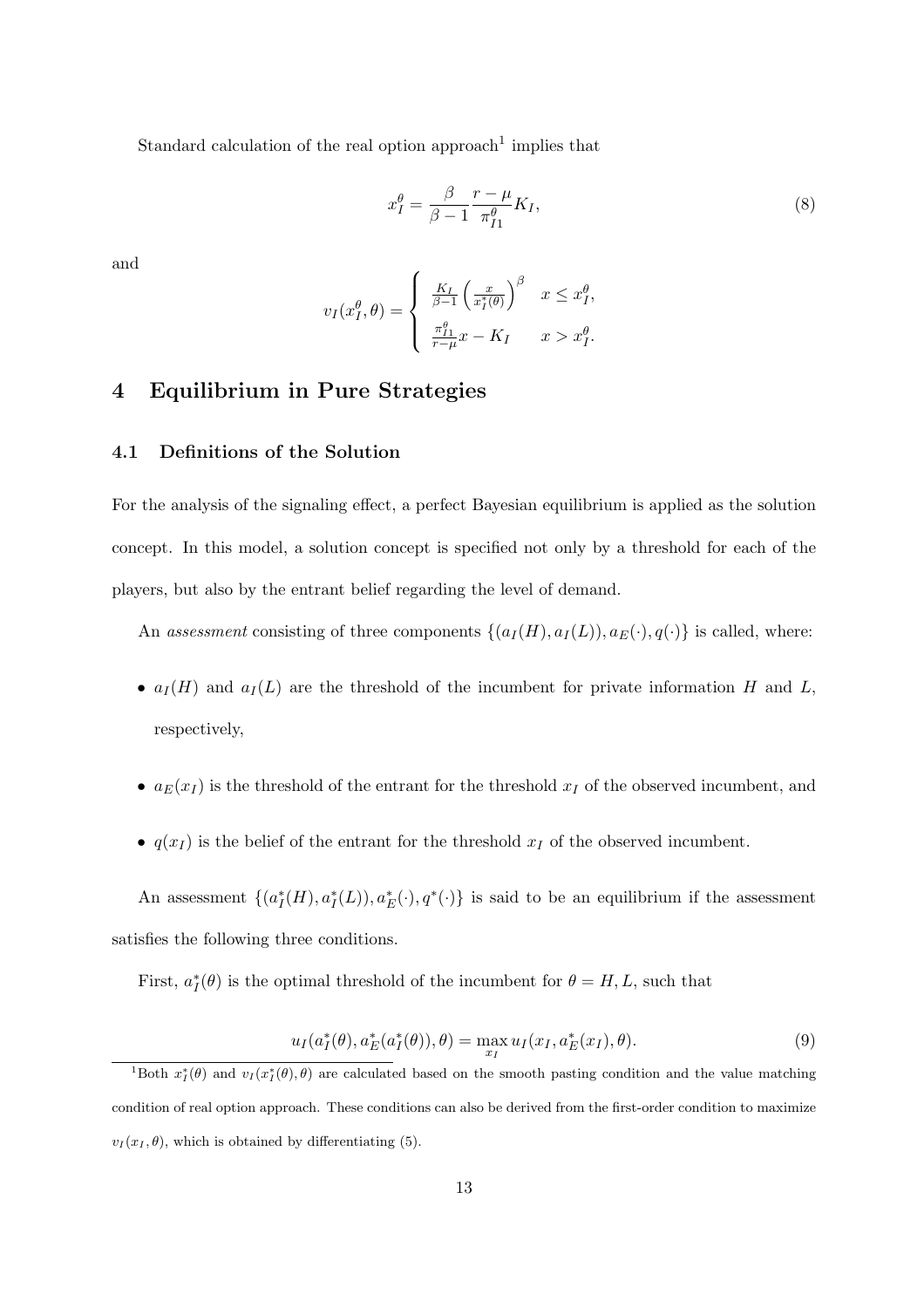Second,  $a_E^*(\cdot)$  is the threshold of the entrant observing the entry of the incumbent at  $x_I$  with belief  $q^*(\cdot)$ , such that

$$
a_E^*(x_I) = x_E^*(q^*(x_I)).
$$
\n(10)

*.*

Finally,  $q^*(x_I)$  is the belief of the entrant for the high demand, when the entrant has observed the thresholds of the incumbent  $x_I$ , which should be consistent with the equilibrium strategy of the incumbent  $(a_I(H), a_I(L))$  in the sense of Bayes rule. The consistent belief  $q^*(x_I)$  is calculated as follows. Then  $q^*(x_I) = Prob[\theta = H|x_I]$ . According to Bayes 'rule,

$$
Prob[\theta = H | x_I] = \frac{Prob[x_I | \theta = H] Prob[\theta = H]}{Prob[\theta = H] Prob[x_I | \theta = H] + Prob[\theta = L] Prob[x_I | \theta = L]}
$$

Substituting  $Prob[\theta = H] = p$  and  $Prob[\theta = L] = 1 - p$ , the consistent belief is expressed by

$$
q^*(x_I) = \frac{pProb[x_I|\theta = H]}{pProb[x_I|\theta = H] + (1-p)Prob[x_I|\theta = L]}.
$$
\n(11)

In Section 5, the mixed strategies of the incumbent are investigated, so that  $Prob[x|\theta = H]$ and  $Prob[x_I|\theta=L]$  would follow some probability distributions derived from a mixed strategy of the incumbent. However, in this section, since the analysis is restricted to pure strategies, *Prob*[ $x_I | \theta = H$ ] and  $Prob[x_I | \theta = L]$  can be explicitly written as

$$
Prob[x_I|\theta = H] = \begin{cases} 1 & x_I = a_I^*(H) \\ 0 & x_I \neq a_I^*(H), \end{cases} Prob[x_I|\theta = L] = \begin{cases} 1 & x_I = a_I^*(L) \\ 0 & x_I \neq a_I^*(L). \end{cases}
$$
(12)

Equations (11) and (12) imply that

$$
q^*(x_I) = \begin{cases} p & x_I = a_I^*(H) \text{ and } x_I = a_I^*(L), \\ 1 & x_I = a_I^*(H) \text{ and } x_I \neq a_I^*(L), \\ 0 & x_I \neq a_I^*(H) \text{ and } x_I = a_I^*(L). \end{cases}
$$
(13)

If  $a_I^*(H) \neq x_I$  and  $a_I^*(L) \neq x_I$ , then any belief  $q^*(x_I)$  is consistent.

Thus, in pure strategies, an perfect Bayesian equilibrium is formally defined as follows.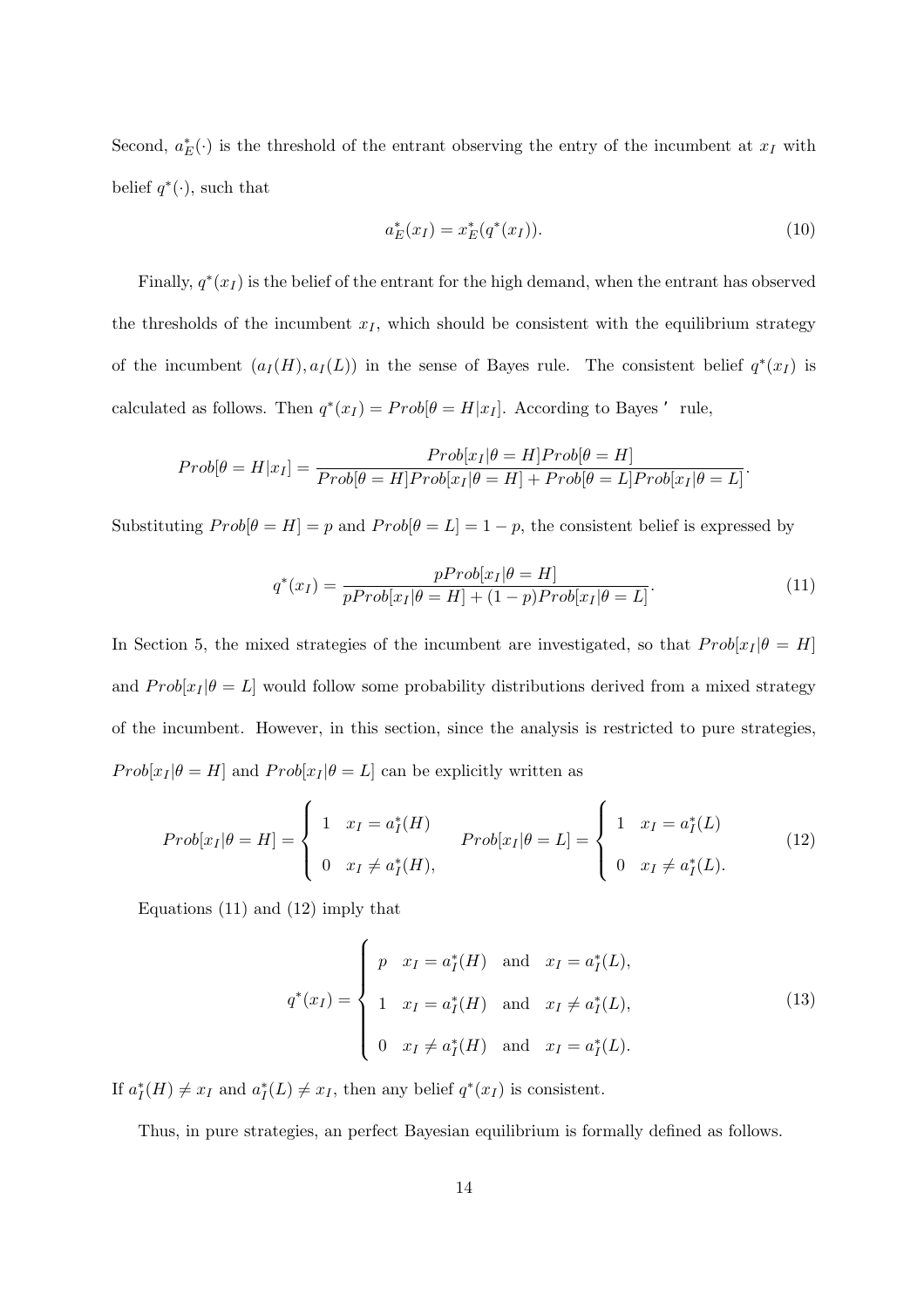**Definition 4.1.** *An assessment is said to be a perfect Bayesian equilibrium in pure strategies if the assessment satisfies (9), (10), and (13).*

A perfect Bayesian equilibrium in pure strategies is said to be a *pooling* equilibrium if  $a_I^*(H)$  =  $a_I^*(L)$ . Equation (13) implies that

$$
q^*(a_I^*(H)) = q^*(a_I^*(L)) = p.
$$

A pooling equilibrium corresponds to the case in which the actions of the incumbent do not convey information about the demand, and the entrant predicts high demand with prior probability *p*. Therefore, in the pooling equilibrium, the threshold of the entrant in the equilibrium is

$$
a_E^*(a_I^*(H)) = a_E^*(a_I^*(L)) = x_I^M
$$

because  $x_I^M = x_I^*(p)$ .

A perfect Bayesian equilibrium in pure strategies is said to be a *separating* equilibrium if  $a_I^*(H) \neq a_I^*(L)$ . In the separating equilibrium, Eq. (13) implies that

$$
q^*(a_I^*(H)) = 1, \quad q^*(a_I^*(L)) = 0.
$$

This means that the entrant determines the level of the demand exactly by observing the actions of the incumbent. Hence, the threshold of the entrant in the separating equilibrium is

$$
a_E^*(a_I^*(H)) = x_E^H, \quad a_E^*(a_I^*(L)) = x_E^L.
$$

### **4.2 Two Assessments: Truthful Revelation and Manipulative Revelation**

In this section, the following two assessments , Truthful Revelation and Manipulative Revelation, are defined. In next section, it is found that either of them can be an equilibrium exclusively.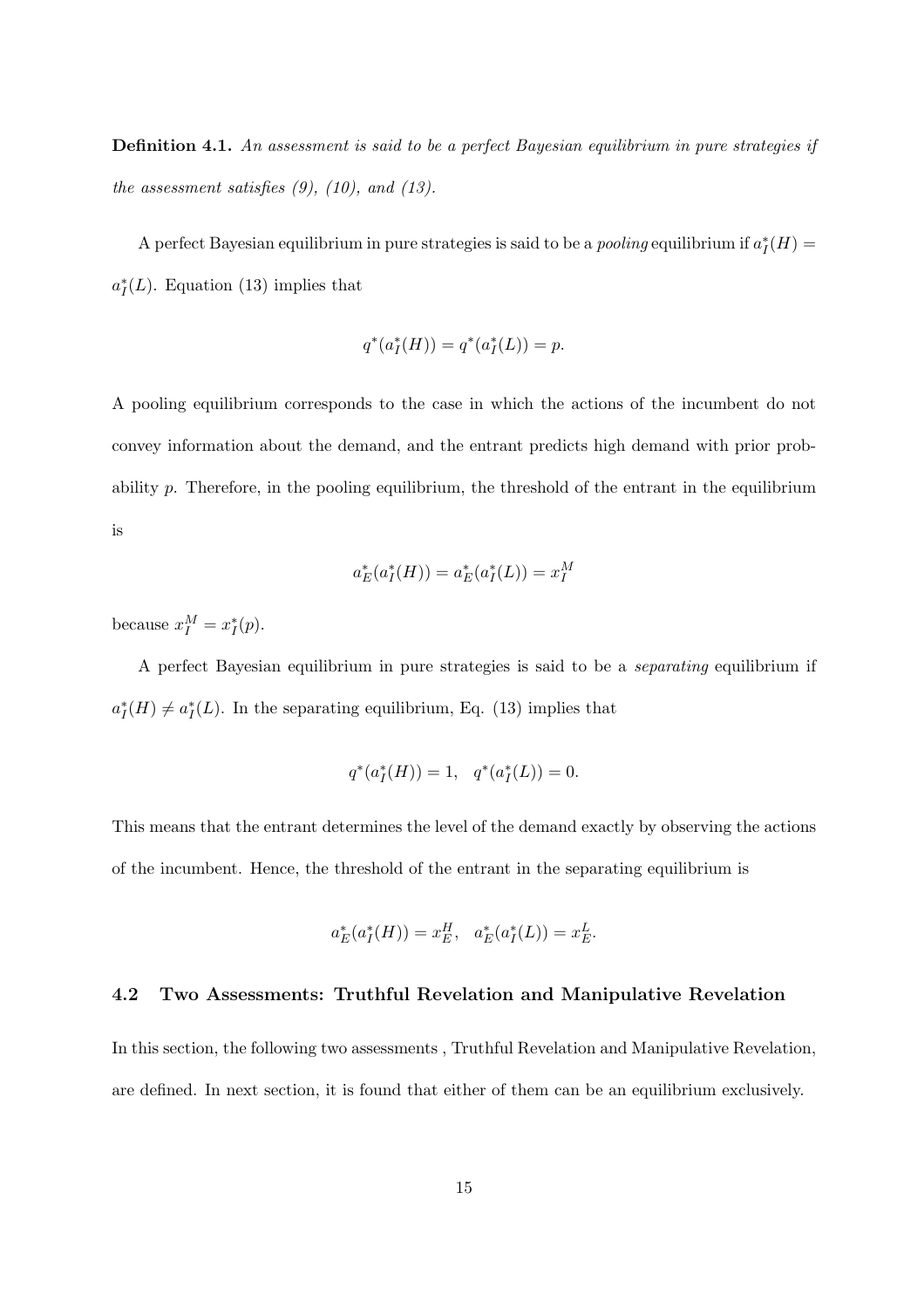The assessment is said to be *Truthful Revelation* if it satisfies

$$
a_I^*(H) = x_I^H, \quad a_I^*(L) = x_I^L
$$

$$
a_E^*(x_I) = \begin{cases} x_E^H & x_I \neq x_I^L, \\ x_E^L & x_I = x_I^L, \\ x_I \neq x_I^L, \\ 0 & x_I = x_I^L. \end{cases}
$$

If Truthful Revelation is an equilibrium, it is a separating equilibrium. In Truthful Revelation, the incumbent for any demand truthfully enters the market at the optimal threshold with respect to the demand. This truthful behavior reveals the information of the demand that the incumbent possesses. The entrant obtains the information about the demand by observing the behavior of the incumbent and enters the market optimally with full information. If the entrant observes that the incumbent enters the market at neither  $x_I^H$  nor  $x_I^L$ , then any belief of the entrant is consistent. In other words, the belief of the entrant is assigned arbitrarily in the observation of the entrant in this off-equilibrium path. For this unexpected deviation of the equilibrium for the incumbent, the entrant is assumed to believe that the demand is high.

The second assessment is referred to as *Manipulative Revelation*

$$
a_I^*(H) = a_I^*(L) = x_I^L
$$
  
\n
$$
a_E^*(x_I) = \begin{cases} x_E^H & x_I \neq x_I^L, \\ x_E^M & x_I = x_I^L, \\ 1 & x_I \neq x_I^L, \\ p & x_I = x_I^L \end{cases}
$$

If Manipulative Revelation is an equilibrium, it is a pooling equilibrium. In Manipulative Revelation, the high-demand incumbent does not enters at the optimal threshold of the high demand but rather invests at the threshold of the low demand. This delay of the investment hides the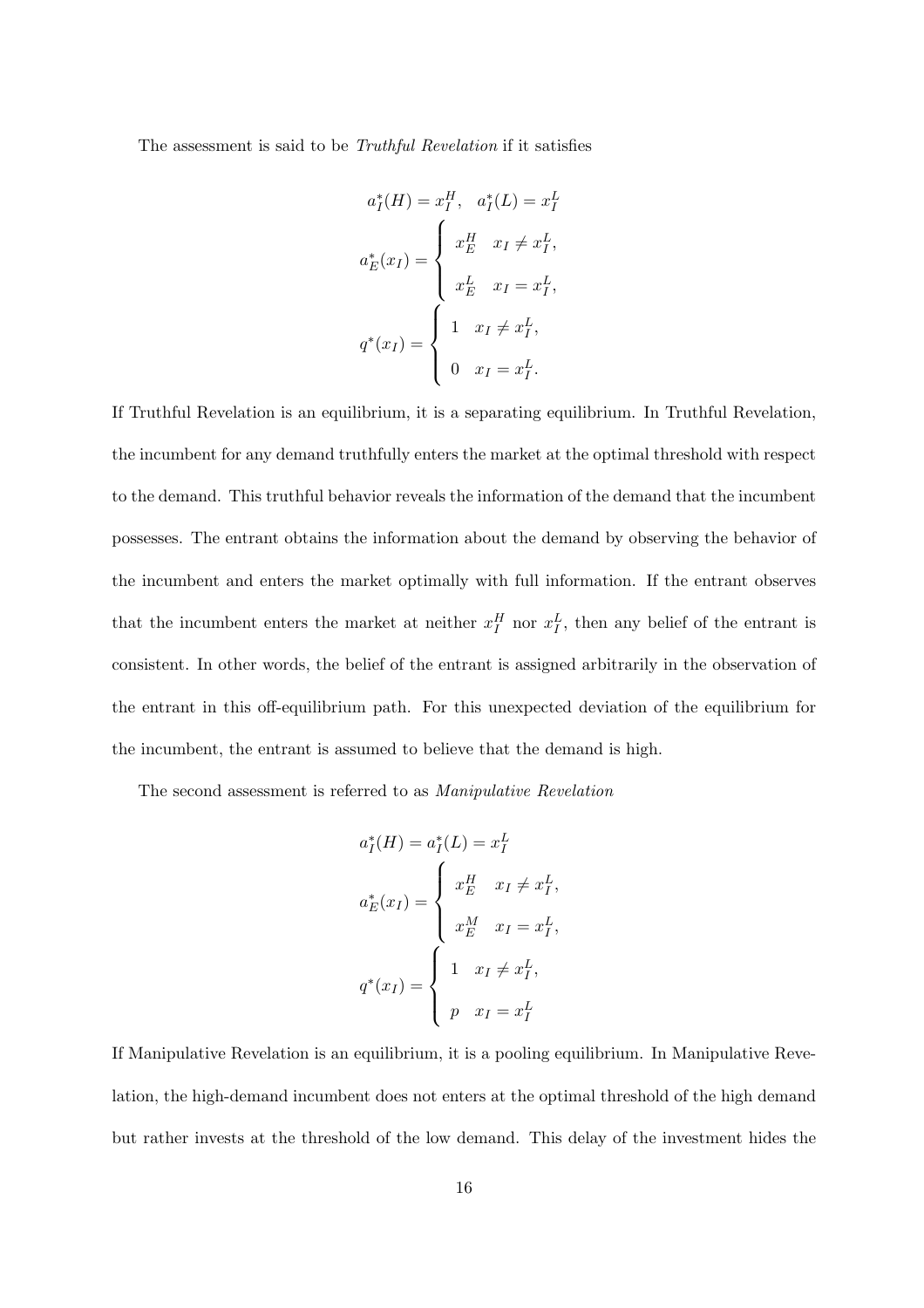information about the high demand, and the entrant cannot distinguish the demand by observing the behavior of the incumbent. Thus, the entrant predicts the level of the demand according to the prior probability and enters at the threshold for the expectation of the demand. The entrant is assumed to believe that high demand occurs in the off-equilibrium path, as well as Truthful Revelation.

#### **4.3 Conditions for Equilibrium in Strategies**

In this subsection, the conditions in which either of the candidates, Truthful Revelation or Manipulative Revelation, is a perfect Bayesian equilibrium in pure strategies is analyzed. Since both candidates are constructed by satisfying the optimality of the entrant and the consistency of the belief of the entrant, it remains to consider the optimality of the incumbent for the strategy  $a_E^*(\cdot)$  and belief  $q^*(\cdot)$  of a given entrant. Moreover, the low-demand incumbent does not have an incentive to deviate from the optimal timing  $x_I^L$  because pretending the high-demand incumbent only accelerates the timing of the investment of the entrant and reduces the value of the incumbent. Hence, only the timing of the high-demand incumbent should be considered.

Consider the necessary conditions for both candidates being equilibria. First, assume that Truthful Revelation is an equilibrium in pure strategies. In Truthful Revelation, the entrant observing the investment of the incumbent at  $x_I^{\theta}$  for any  $\theta = H, L$  invests at  $x_E^{\theta}$ . Since the high-demand incumbent does not have an incentive to hide information in order to delay the investment of the entrant, the following condition holds:

$$
u_I(x_I^H, x_E^H, H) \ge u_I(x_I^L, x_E^L, H). \tag{14}
$$

Next, suppose that Manipulative Revelation is an equilibrium in pure strategies. In Manipulative Revelation, the incumbent with information of the high demand strategically delays the investment until the optimal timing for the low demand, and the entrant cannot obtain infor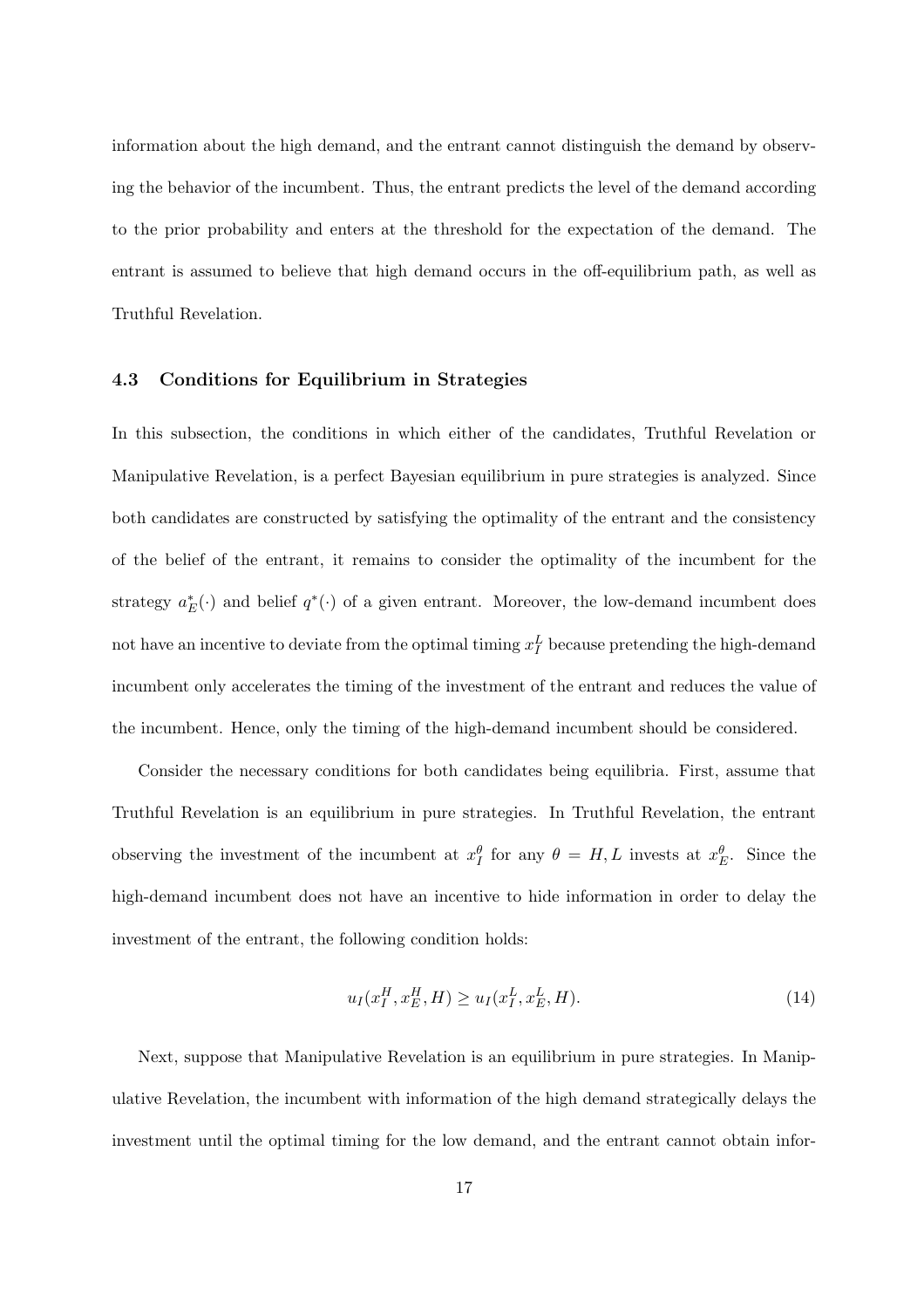mation about the demand. The entrant observing the investment of the incumbent at *x<sup>L</sup>* then predicts the level of the demand by prior probability *p*, so that the expectation of the profit flow is  $\pi_{E2}^{M}$ . The entrant then enters the market at  $x_{E}^{M}$ , which is optimal for  $\pi_{E2}^{M}$ . The incumbent with information of the high demand has an incentive to hide information if the expected value for this delayed entrance at  $x_I^L$  exceeds that of the optimal entrance at the threshold of the high demand  $x_I^H$ . This condition is expressed by

$$
u_I(x_I^H, x_E^H, H) \le u_I(x_I^L, x_E^M, H). \tag{15}
$$

Equations (14) and (15) are not only necessary conditions. The following proposition asserts that Eqs. (14) and (15) are also sufficient conditions of the equilibrium.

- **Proposition 4.2. (a)** *Equation (14) holds if and only if Truthful Revelation is a perfect Bayesian equilibrium in pure strategies.*
- **(b)** *Equation (15) holds if and only if Manipulative Revelation is a perfect Bayesian equilibrium in pure strategies.*

*Proof.* First, it is shown that if assessment  $\{(a_I^*(H), a_I^*(L)), a_E^*(\cdot), q^*(\cdot)\}\)$  is Truthful Revelation, then it is a perfect Bayesian equilibrium in pure strategies. In order to prove this relationship, it is sufficient to show that the assessment satisfies three conditions, namely, the optimality of the incumbent given by Eq.  $(9)$ , the optimality of the entrant given by Eq.  $(10)$ , and the consistency of the belief of the entrant given by Eq. (13). By definition, Truthful Revelation always satisfies the optimality of the entrant given by Eq. (10) and the consistency of the belief given by Eq. (13). However, Truthful Revelation must be formally demonstrated to satisfy the optimality of the incumbent given by Eq. (9) for  $\theta = H, L$ ,

$$
u_I(a_I^*(\theta), a_E^*(a_I^*(\theta)), \theta) \ge u_I(x_I, a_E^*(x_I), \theta).
$$
 (16)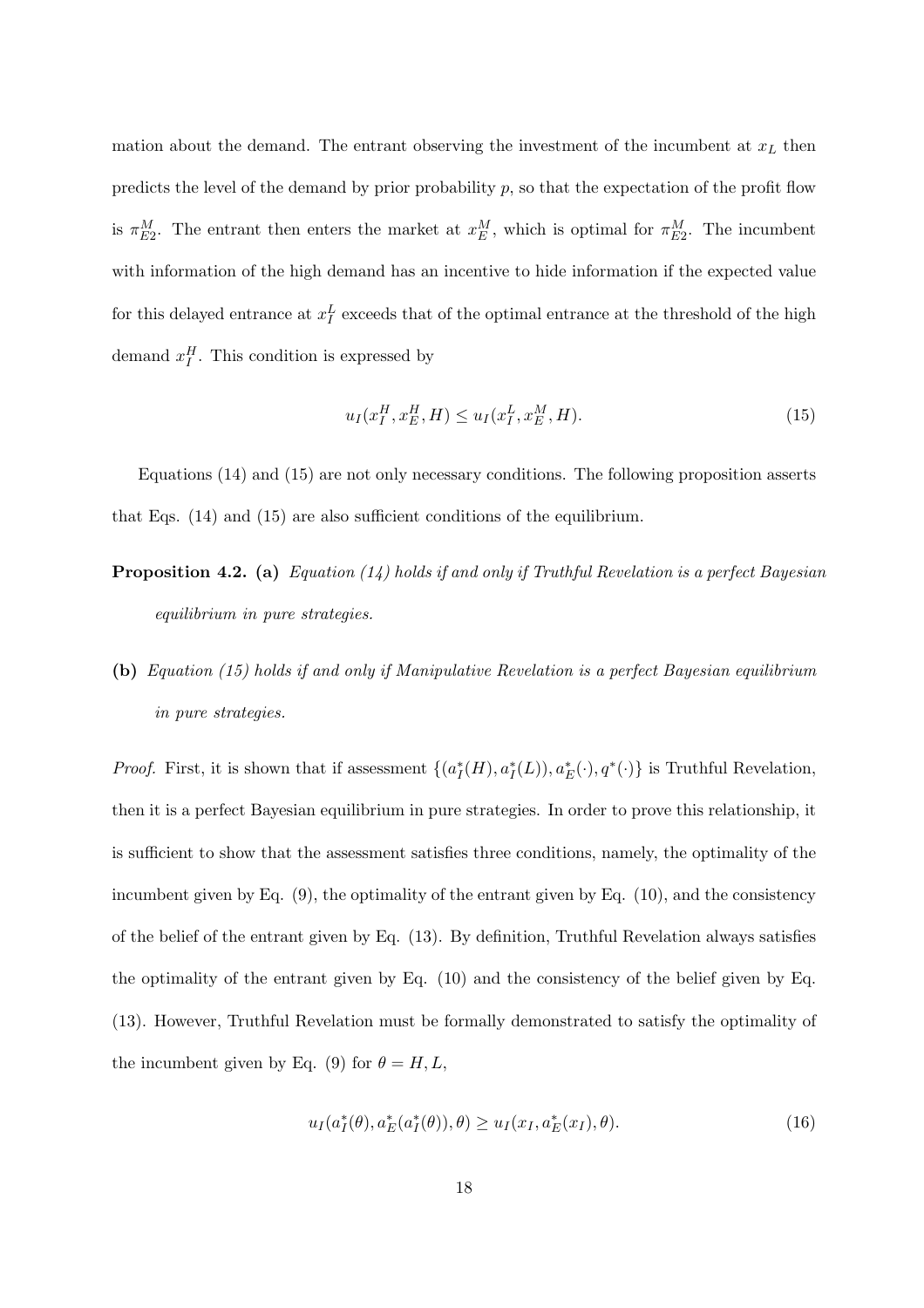and for any  $x_I \neq a_I^*(\theta)$ .

Let  $\theta = L$ . Since, in Truthful Revelation,  $a_I^*(L) = x_I^L$ ,  $a_E^*(x_I^L) = x_E^L$ , and  $a_E^*(x_I) = x_E^H$  for any  $x_I \neq x_I^L$ , we need only show that  $u_I(x_I^L, x_E^L, L) \geq u_I(x_I, x_E^H, L)$  for any  $x_I \neq x_I^L$ . Since  $x_I^L$ is the optimal threshold of the incumbent,  $v_I(x_I^L, L) \ge v_I(x_I, L)$ . Hence,

$$
u_I(x_I^L, x_E^L, L) = v_I(x_I^L, L) - w(x_E^L, L) \ge v_I(x_I, L) - w_I(x_E^H, L) = u_I(x_I, x_E^H, L)
$$

because Eq. (7) yields  $w_I(x_E^H, L) \geq w_I(x_E^L, L)$ . Hence, Eq. (16) holds for  $\theta = L$ .

Second, let  $\theta = H$ . Then, we have to prove  $u_I(x_I^H, x_E^H, H) \geq u_I(x_I, x_E^H, H)$  for any  $x_I \neq$  $x_I^L$  and  $u_I(x_I^H, x_E^H, H) \ge u_I(x_I^L, x_E^L, H)$ . Since  $x_I^H$  is the optimal threshold of the incumbent,  $v_I(x_I^H, H) \ge v_I(x_I, H)$  for any  $x_I$ . Hence,

$$
u_I(x_I^H, x_E^H, H) = v_I(x_I^H, H) - w(x_E^H, H) \ge v_I(x_I, H) - w_I(x_E^H, H) = u_I(x_I, x_E^H, H).
$$

 $u_I(x_I^H, x_E^H, H) \ge u_I(x_I^L, x_E^L, H)$  holds because of Eq. (14). Then, Truthful Revelation is a perfect Bayesian equilibrium in pure strategies.

Conversely, it is herein proven that if Truthful Revelation is a perfect Bayesian equilibrium in pure strategies, then Eq. (14) holds. Otherwise, assume that  $u_I(x_I^H, x_E^H, H) < u_I(x_I^L, x_E^L, H)$ . Then, the high-demand incumbent strictly increases the payoff by deviating  $x_I^L$  from  $a_I^*(H) = x_I^H$ in Truthful Revelation, which means that Truthful Revelation is not an equilibrium. This completes the proof of (a).

The proof of (b) is obtained in a similar manner.

 $\Box$ 

Since  $u_I(x_I^L, x_E^M, H) \leq u_I(x_I^L, x_E^L, H)$ , it is found that neither Truthful Revelation nor Manipulative Revelation is a perfect Bayesian equilibrium in pure strategies for  $u_I(x_I^L, x_E^M, H)$  <  $u_I(x_I^H, x_E^H, H) < u_I(x_I^L, x_E^M, H)$ . In this interval, the mixed strategy of the incumbent should be considered in order to ensure the existence of the equilibrium. In Section 5, the equilibria in the mixed strategies are investigated.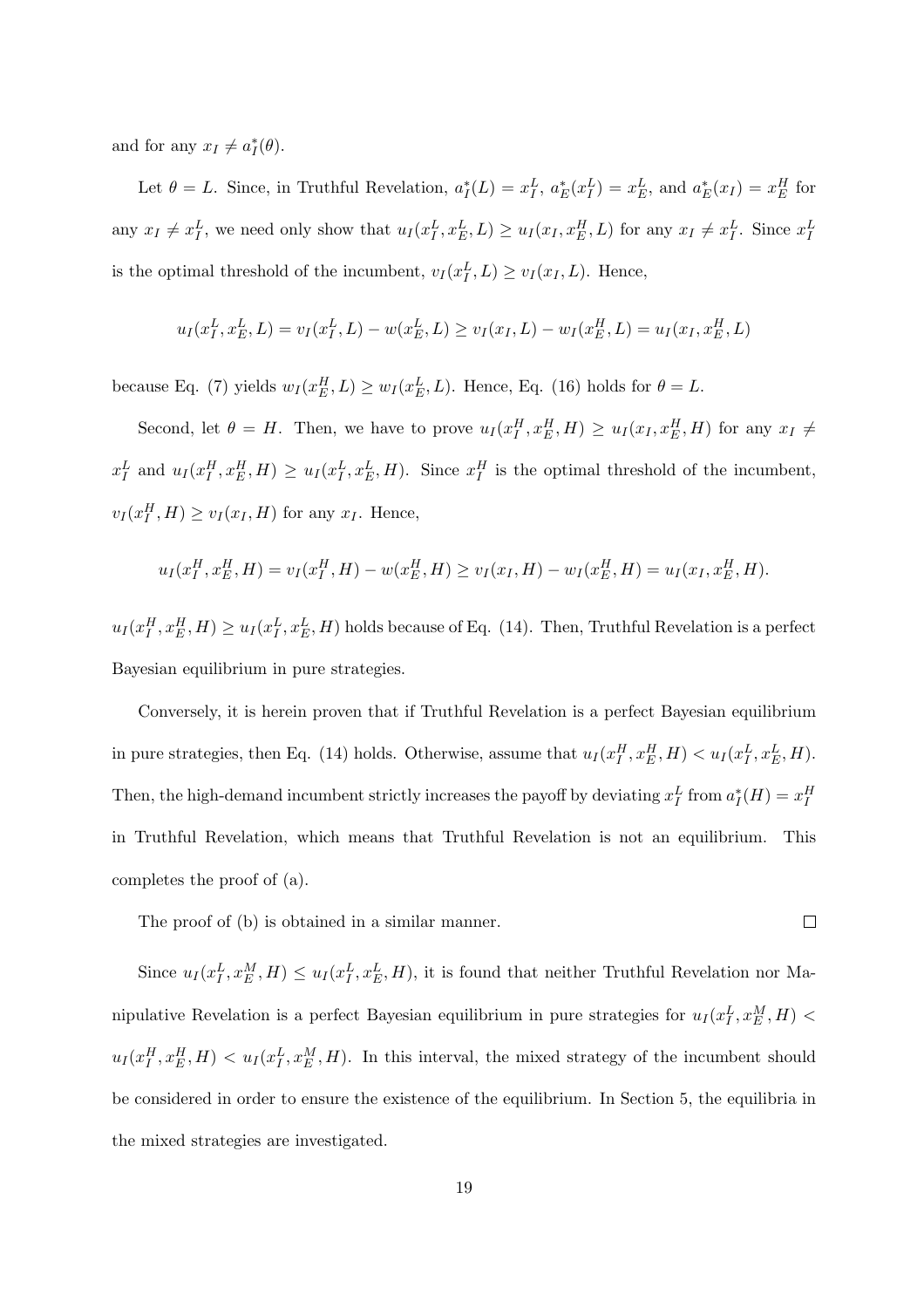## **5 Equilibria in Mixed Strategies**

In order to examine mixed strategies of the incumbent, the notation is extended for actions and a payoff function of the incumbent. Let  $x_I(\lambda)$  be a mixed action of the incumbent, where the incumbent chooses  $x_I^H$  with probability  $\lambda$  and  $x_I^L$  with probability  $1 - \lambda$  for  $0 \leq \lambda \leq 1$ . Even if the incumbent uses the mixed action, the entrant observes only a realized action, either  $x_I^H$  or  $x_I^L$ , in the equilibrium and takes an action, either  $a_E(x_I^H)$  or  $a_E(x_I^L)$ . Here,  $u_I$  is extended to the set of mixed actions  $x_I(\lambda)$  for  $0 \leq \lambda \leq 1$ , as defined by

$$
u_I(x_I(\lambda), a_E(\cdot), \theta) = \lambda u_I(x_I^H, a_E(x_I^H), \theta) + (1 - \lambda) u_I(x_I^L, a_E(x_I^L), \theta)
$$

for any  $x_E$  and  $\theta = H, L$ . Here,  $u_I(x_I(\lambda), a_E(\cdot), \theta)$  denotes the expected payoff of the incumbent, where the incumbent uses mixed action  $x_I(\lambda)$ , and the entrant follows  $a_E(\cdot)$ .

The incumbent strategy  $a_I^*(H) = x_I(\lambda)$  and  $a_I^*(L) = x_I^L$  is considered because the lowdemand incumbent in the equilibrium does not have an incentive to deviate from the optimal timing, which is analogous to the discussion of pure strategies. The consistent belief of the entrant  $q^*(\cdot)$  for  $a_I^*(H) = x_I(\lambda)$  and  $a_I^*(L) = x_I^L$  is derived by Bayes rule, given by Eq. (11). Here,  $Prob[x_I | \theta = H]$  and  $Prob[x_I | \theta = L]$  are given by

$$
Prob[x_I|\theta = H] = \begin{cases} \lambda & x_I = x_I^H \\ 1 - \lambda & x_I = x_I^L \end{cases} \qquad Prob[x_I|\theta = L] = \begin{cases} 1 & x_I = x_I^L \\ 0 & x_I \neq x_I^L, \end{cases} \qquad (17)
$$

Equations (11) and (17) imply the consistent belief  $q^*(\cdot)$ , as follows:

$$
q^*(x_I^H) = \frac{p\lambda}{p\lambda + (1-p) \times 0} = 1
$$

and

$$
q^*(x_I^L) = \frac{p(1 - \lambda)}{p(1 - \lambda) + (1 - p) \times 1} = \frac{p(1 - \lambda)}{1 - p\lambda}.
$$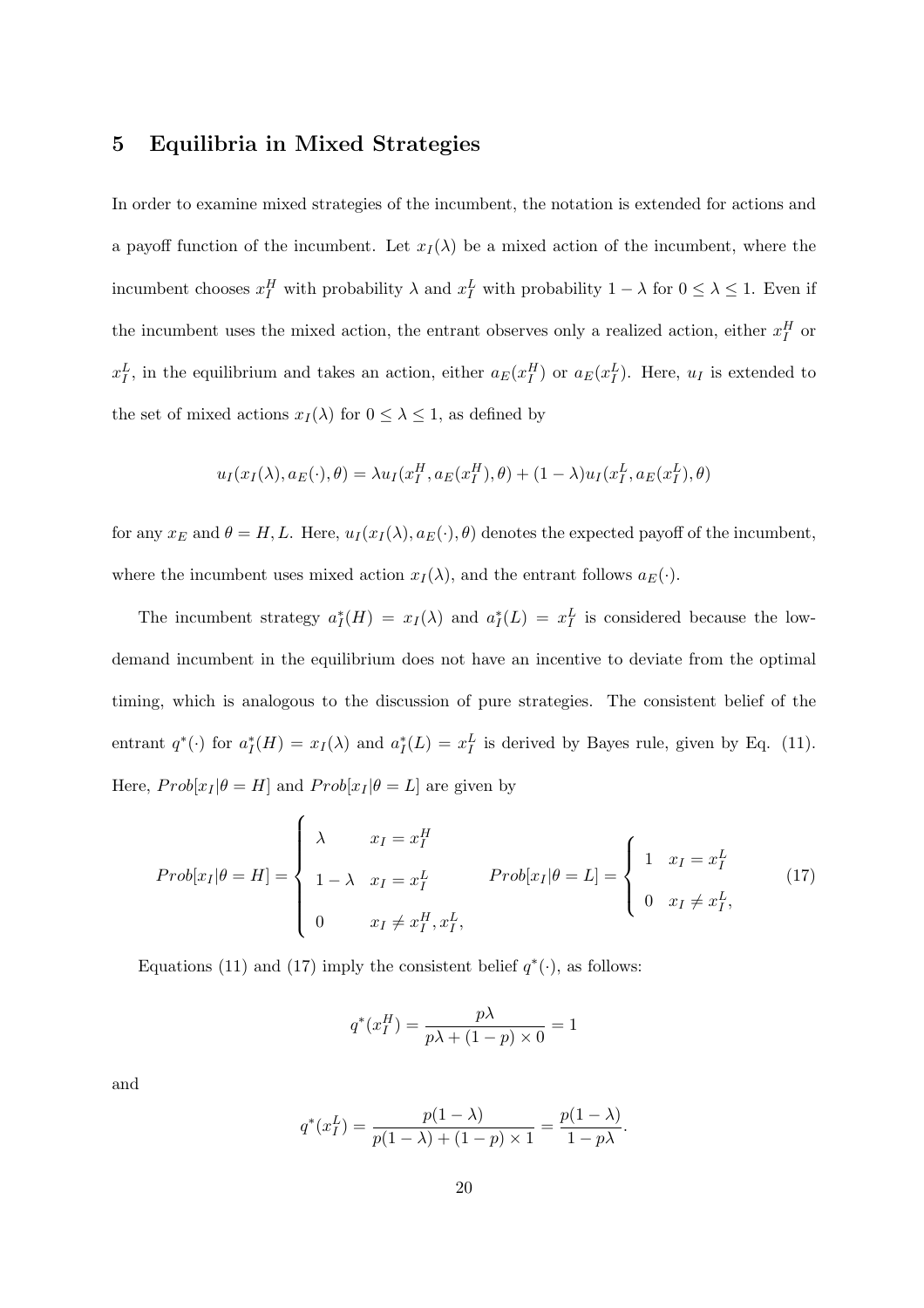The consistent belief  $q^*(\cdot)$  indicates that the entrant observing the investment at  $x_I^H$  completely learns the high demand with probability one, because only the incumbent with information of the high demand invests at  $x_I^H$ . Hence, the optimal timing of investment of the entrant observing the investment of the incumbent at  $x_I^H$  is  $x_E^H$ . On the other hand, since both types of the incumbents have positive probabilities of the investment at  $x_I^L$ , the entrant observing that the incumbent acted at  $x_I^L$  predicts the high demand according to probability  $q^*(x_I^L)$ . The optimal timing of the investment of the entrant observing the investment of the incumbent at  $x_I^L$  is  $x_E^*(q^*(x_I^L))$ . For simplicity, let  $x_E^*(q^*(x_I^L))$  be  $x_E^{\lambda}$ .

The following assessment  $\{(a_I^*(H), a_I^*(L)), a_E^*(\cdot), q^*(\cdot)\}\$ , referred to as  $\lambda$ -*Hybrid Revelation*, is a candidate solution, which satisfies the optimality of the entrant and the consistence of the belief.

$$
a_I^*(H) = x_I(\lambda), \quad a_I^*(L) = x_I^L
$$

$$
a_E^*(x_I) = \begin{cases} x_E^H & x_I \neq x_I^L, \\ x_E^{\lambda} & x_I = x_I^L, \\ 1 & x_I \neq x_I^L, \\ \frac{p(1-\lambda)}{1-p\lambda} & x_I = x_I^L, \end{cases}
$$

Note that *λ*-Hybrid Revelations for  $\lambda = 1$  and  $\lambda = 0$  are identical to Truthful Revelation and Manipulative Revelation, respectively. Hence, the condition in which *λ*-Hybrid Revelation is an equilibrium characterizes any equilibrium comprehensively.

Next, the probability  $\lambda$  in the equilibrium strategies for  $u_I(x_I^L, x_E^M, H) < u_I(x_I^H, x_E^H, H)$  $u_I(x_I^L, x_E^L, H)$  is solved. Let  $\{(a_I^*(H), a_I^*(L)), a_E^*(\cdot), q^*(\cdot)\}\)$  be  $\lambda$ -Hybrid Revelation. The highdemand incumbent does not have an incentive to deviate from mixed strategy  $x_I(\lambda)$  to any strategy for the strategy of the given entrant  $a_E^*(x_I^H)$ ,  $u_I(x_I^H, x_E^H, H) = u_I(x_I^L, x_E^{\lambda}, H)$  should be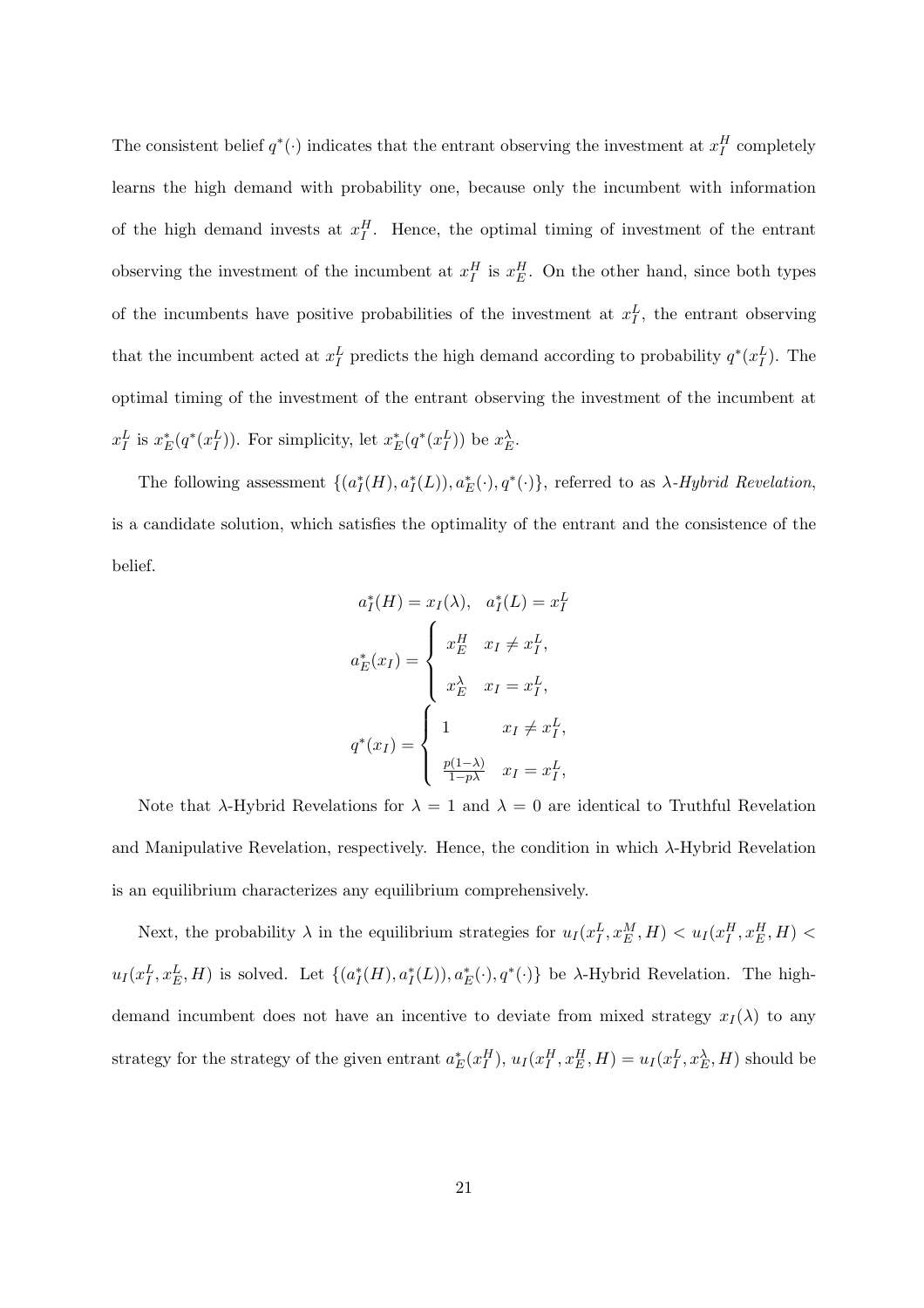hold. Otherwise, assume that  $u_I(x_I^H, x_E^H, H) > u_I(x_I^L, x_E^{\lambda}, H)$ . Then,

$$
u_I(x_I^H, a_E^*(\cdot), H) = u_I(x_I^H, x_E^H, H)
$$
  
> 
$$
\lambda u_I(x_I^H, x_E^H, H) + (1 - \lambda)u_I(x_I^L, x_E^{\lambda}, H)
$$
  
= 
$$
u_I(x_I(\lambda), a_E^*(\cdot), H),
$$

so that the incumbent has an incentive to deviate from mixed strategy  $x_I(\lambda)$  to pure strategy  $x_I^H$ . Conversely, assume that  $u_I(x_I^H, x_E^H, H) < u_I(x_I^L, x_E^{\lambda}, H)$ . Similarly, in this case, the incumbent has an incentive to deviate from mixed strategy  $x_I(\lambda)$  to pure strategy  $x_I^L$ . Hence, the mixed strategy of the equilibrium of the incumbent  $x_I(\lambda)$  satisfies  $u_I(x_I^H, x_E^H, H) = u_I(x_I^L, x_E^{\lambda}, H)$ , and solving this equation yields  $\lambda$  in the equilibrium. The results can be summarized as the following proposition.

**Proposition 5.1.** *The following three cases occur depending on the conditions in which*  $u_I(x_I^H, x_E^H, H)$ *is greater than or less than*  $u_I(x_I^L, x_E^L, H)$  *and*  $u_I(x_I^L, x_E^M, H)$ .

- **Case** (a)  $u_I(x_I^H, x_E^H, H) \geq u_I(x_I^L, x_E^L, H)$  if and only if  $\lambda$ -Hybrid Revelation for  $\lambda = 1$ , which *is identical to Truthful Revelation, is a perfect Bayesian equilibrium,*
- **Case (b)**  $u_I(x_I^L, x_E^M, H) < u_I(x_I^H, x_E^H, H) < u_I(x_I^L, x_E^L, H)$  if and only if  $\lambda$ -Hybrid Revelation for  $0 < \lambda < 1$ , such that  $\lambda$  that satisfies  $u_I(x_I^H, x_E^H, H) = u_I(x_I^L, x_E^{\lambda}, H)$  is a perfect *Bayesian equilibrium, and,*
- **Case (c)**  $u_I(x_I^H, x_E^H, H) \leq u_I(x_I^L, x_E^M, H)$  if and only if  $\lambda$ -Hybrid Revelation for  $\lambda = 0$ , which *is identical to Manipulative Revelation, is a perfect Bayesian equilibrium.*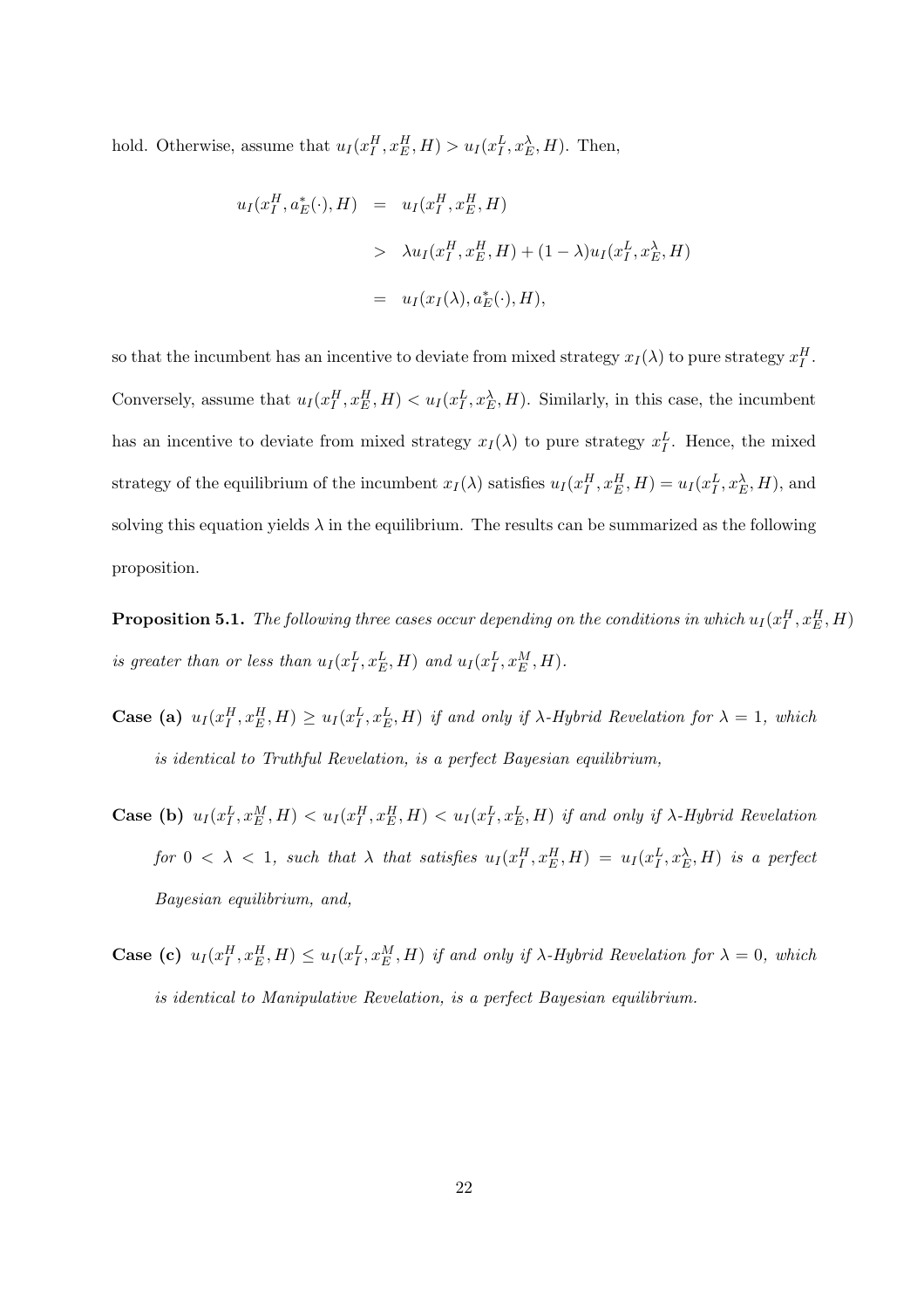### **6 Values of the Incumbents and Comparative Statics**

#### **6.1 Values in an Equilibrium**

In this subsection, the distortion of the values of firms by the presence of asymmetric information is examined. The gains and losses of the values for both types of incumbent and entrant are compared with the case of full information.

In Case (a), Truthful Revelation is an equilibrium. The value of the incumbent for each demand level  $\theta = H, L$  is given by  $u_I(x_I^{\theta}, x_E^{\theta}, \theta)$ . The values of the entrant for demand levels  $\theta = H$  and  $\theta = L$  are given by  $u_E^*(1)$  and  $u_E^*(0)$ , respectively. The entrant for any demand level is completely informed by signaling in this case, so that none of the firms have gain or loss compared with the case of full information.

In Case (b), *λ*-Hybrid Revelation is an equilibrium. For the high demand *θ* = *H*, the value of the incumbent is  $u_I(x_I(\lambda), a_E^*(\cdot), H)$ . Since  $\lambda$  is set as  $u_I(x_I^H, x_E^H, H) = u_I(x_I^L, x_E^{\lambda}, H)$ ,  $u_I(x_I(\lambda), a_E^*(\cdot), H)$  is equal to  $u_I(x_I^H, x_E^H, H)$  for any  $\lambda$ . This is derived as follows:

$$
u_I(x_I(\lambda), a_E^*(\cdot), H) = \lambda u_I(x_I^H, x_E^H, H) + (1 - \lambda) u_I(x_I^L, x_E^{\lambda}, H)
$$
  

$$
= \lambda u_I(x_I^H, x_E^H, H) + (1 - \lambda) u_I(x_I^H, x_E^H, H)
$$
  

$$
= u_I(x_I^H, x_E^H, H).
$$

Hence, the *ex ante* expected value of the high-demand incumbent is  $u_I(x_I^H, x_E^H, H)$ , and no loss exists compared with the case of full information. In contrast, the low-demand incumbent losses are  $u_I(x_I^L, x_E^L, L) - u_I(x_I^L, x_E^{\lambda}, L)$  compared with the case of full information, because the entrant observing that the incumbent enters the market at  $x_F^L$  invests at  $x_E^{\lambda}$ , which is earlier than  $x_E^L$ . Since, the entrant also losses the value by distorting the optimal timing of the exercise of the option for both levels of demand. Consequently, the values of all firms in Case (b) are less than or equal to the values in the case of full information.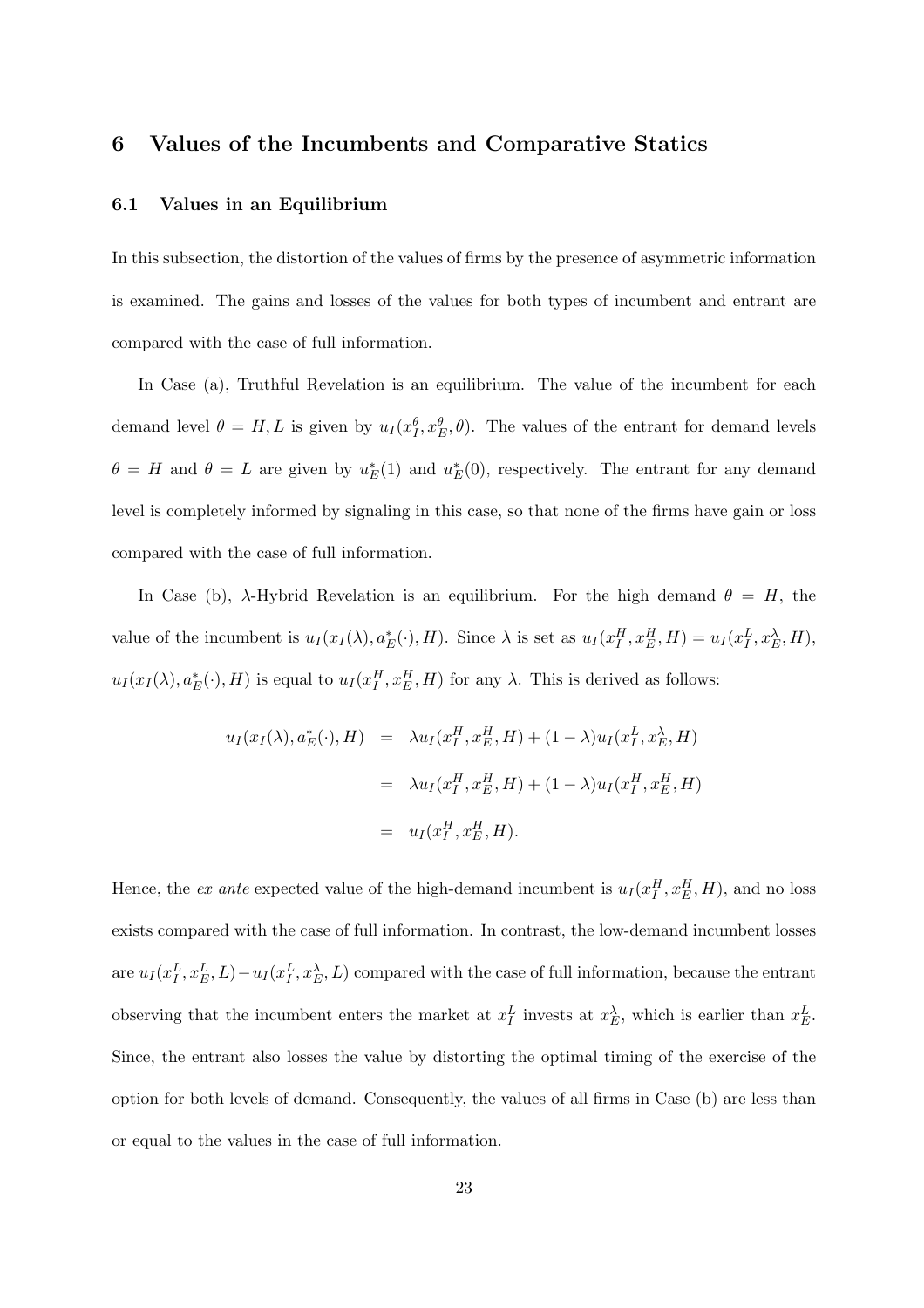Note that the high-demand incumbent has no loss for either the ex ante value or the ex post value, as compared to the case of complete information. The mixed strategy realizes trigger  $x_I^H$ with probability  $\lambda$  and trigger  $x_I^L$  with probability  $1 - \lambda$ . Given the realization of the timing at  $x_I^H$ , the entrant enters the market at  $x_E^H$ , so that the ex post value of the high-demand incumbent is  $u_I(x_I^H, x_E^H, H)$ , which is identical to the value in complete information. If the realization of the timing is  $x_I^L$ , then the entrant enters the market at  $x_E^{\lambda}$ , and the ex post value of the high-demand incumbent is  $u_I(x_I^L, x_E^{\lambda}, H)$ . Since  $u_I(x_I^H, x_E^H, H) = u_I(x_I^L, x_E^{\lambda}, H)$ , the value is also same as that in complete information.

Finally, we consider Case (c), in which Manipulative Revelation is an equilibrium. The values of the high- and low-demand incumbents are given by  $u_I(x_I^L, x_E^M, H)$  and  $u_I(x_I^L, x_E^M, L)$ , respectively. Since  $u_I(x_I^L, x_E^M, H) \geq u_I(x_I^H, x_E^H, H)$  holds in Case (c), the high-demand incumbent achieves a positive value for  $u_I(x_I^L, x_E^M, H) - u_I(x_I^H, x_E^H, H)$ , as compared to full information by mimicking the low-demand incumbent and letting the entrant delay investment. In contrast, the low-demand incumbent losses are  $u_I(x_I^L, x_E^L, L) - u_I(x_I^L, x_E^M, L)$ , as compared with the case of full information, because the entrant cannot obtain the information of demand and puts the entrance ahead  $x_E^M$  from  $x_E^L$ . Thus, similarly to Case (b), the entrant losses the value by distorting the optimal timing for both demand levels. Only the high-demand incumbent gains by manipulative revelation, where the low-demand incumbent and the entrant are harmed by the strategic behavior of the high-demand incumbent.

#### **6.2 Comparative Statics**

In this subsection, the influences of various factors on strategic information revelation are examined. First, the manipulative revelation is shown to depend on the duopoly profit flow of the high-demand incumbent by solving Eqs. (14) and (15) for duopoly profit flow of the high-demand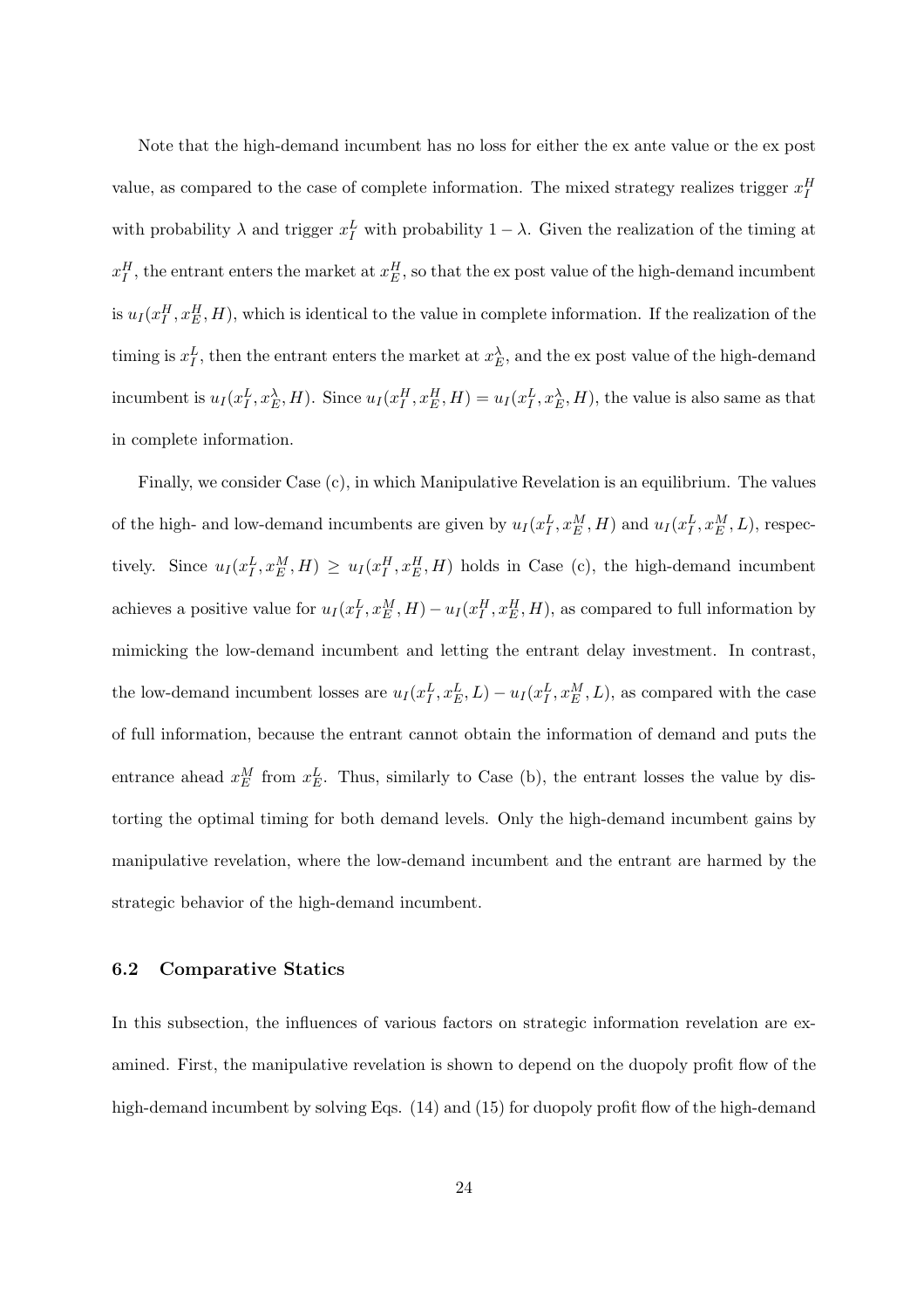incumbent  $\pi_{I2}^H$ .

In order to simplify the notation, we define  $\xi(\pi_{E2})$  by

$$
\xi(\pi_{E2}) = \frac{(\pi_{I1}^H)^{\beta} - (\pi_{I1}^L)^{\beta} \phi}{(\pi_{E2}^H)^{\beta - 1} - (\pi_{E2})^{\beta - 1}}.
$$

where

$$
\phi = \frac{\beta \pi_{I1}^H - (\beta - 1)\pi_{I1}^L}{\pi_{I1}^L}.
$$
\n(18)

*.*

Proposition 5.1 implies the conditions of manipulative revelation for  $\pi_{I2}^H$ .

**Proposition 6.1. Case (a)** *Truthful Revelation is an equilibrium if and only if*

$$
\pi_{I2}^H \ge \pi_{I1}^H - \frac{\xi(\pi_{E2}^L)}{\beta} \left(\frac{K_E}{K_I}\right)^{\beta - 1},
$$

**Case (b)**  $\lambda$ -*Hybrid Revelation for*  $0 < \lambda < 1$  *is an equilibrium if and only if* 

$$
\pi_{I1}^H - \frac{\xi(\pi_{E2}^L)}{\beta} \left(\frac{K_E}{K_I}\right)^{\beta - 1} > \pi_{I2}^H > \pi_{I1}^H - \frac{\xi(\pi_{E2}^M)}{\beta} \left(\frac{K_E}{K_I}\right)^{\beta - 1},
$$

*and*

**Case (c)** *Manipulative Revelation is an equilibrium if and only if*

$$
\pi_{I2}^H \leq \pi_{I1}^H - \frac{\xi(\pi_{E2}^M)}{\beta} \left(\frac{K_E}{K_I}\right)^{\beta - 1}
$$

**Proof.** *See Appendix.*

Proposition 6.1 states that larger duopoly profit flow at high demand ensures that the highdemand incumbent truthfully enters the market at the optimal timing because the high-demand incumbent has less incentive to prevent earlier investment of the entrant. In contrast, less duopoly profit flow at the high demand makes the high-demand incumbent to hide information and take advantage of the monopoly for a longer time. Hence, in this case, strategically, the high-demand incumbent enters the market at the optimal timing of the low-demand incumbent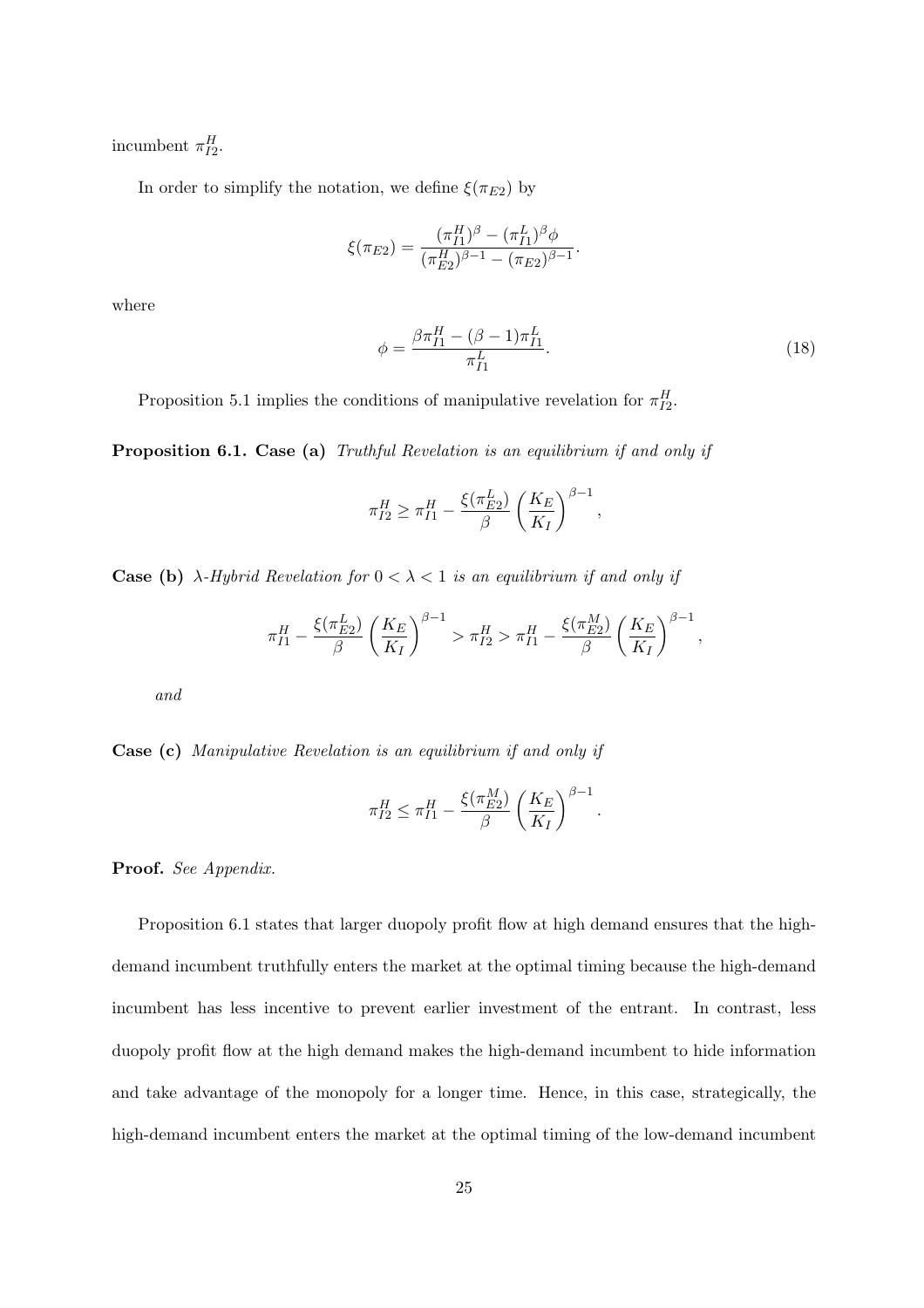in order to hide the information. In the mid-range of the duopoly profit flow, the high-demand incumbent uses a mixed strategy.

Proposition 6.2 is obtained by solving the equations in 6.1 to the ratio between the incumbent and the entrant of costs.

**Proposition 6.2. Case (a)** *Truthful Revelation is an equilibrium if and only if*

$$
\frac{K_E}{K_I} \ge \left\{ \frac{\beta}{\xi(\pi_{E2}^L)} (\pi_{I1}^H - \pi_{I2}^H) \right\}^{\frac{1}{\beta - 1}},
$$

**Case (b)** *λ-Hybrid Revelation for*  $0 < \lambda < 1$  *is an equilibrium if and only if* 

$$
\left\{\frac{\beta}{\xi(\pi_{E2}^L)}(\pi_{I1}^H-\pi_{I2}^H)\right\}^{\frac{1}{\beta-1}}>\frac{K_E}{K_I}>\left\{\frac{\beta}{\xi(\pi_{E2}^M)}(\pi_{I1}^H-\pi_{I2}^H)\right\}^{\frac{1}{\beta-1}},
$$

*and*

**Case (c)** *Manipulative Revelation is an equilibrium if and only if*

$$
\frac{K_E}{K_I} \ge \left\{ \frac{\beta}{\xi(\pi_{E2}^M)} (\pi_{I1}^H - \pi_{I2}^H) \right\}^{\frac{1}{\beta - 1}}.
$$

Proposition 6.2 asserts that a sufficiently lower cost of the incumbent or a sufficiently larger cost of the entrant causes the high-demand incumbent enter the market at the optimal timing truthfully. In contrast, under a larger cost of the incumbent or a lower cost of the entrant, the high-demand incumbent has the incentive of the strategic entrance.

## **7 Numerical Examples for Equilibrium Strategies and Values**

In this section, results of comparative statics for equilibrium strategies and the values of the incumbent are presented through numerical examples. Parameters in examples are basically set as  $\mu = 0.03$ ,  $r = 0.07$ ,  $p = 0.5$ ,  $\sigma = 0.2$ ,  $x = 0.05$ ,  $\pi_{I1}^H = 12$ ,  $\pi_{I1}^L = 7$ ,  $\pi_{I2}^H = 4$ ,  $\pi_{I2}^L = 4$ ,  $\pi_{E2}^H = 4$ ,  $\pi_{E2}^H = 1, K_I = 50, \text{ and } K_E = 100.$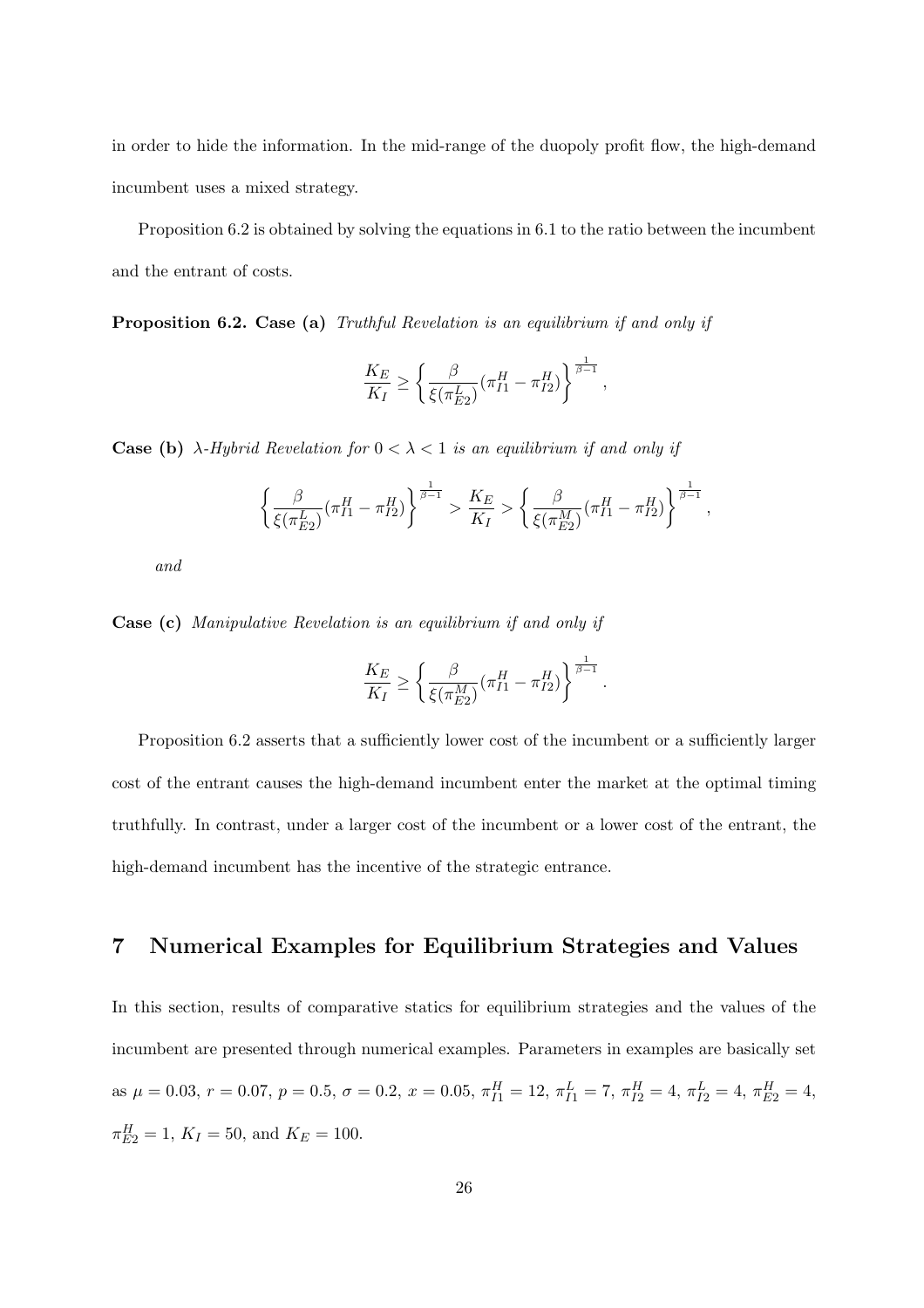First, the relationship between values  $u_I(\cdot, \cdot, H)$  and the duopoly profit incumbent  $\pi_{I2}^H$ of the high-demand incumbent is examined. Figure 1 illustrates the values  $u_I(x_I^H, x_E^H, H)$ ,  $u_I(x_I^L, x_E^M, H)$ , and  $u_I(x_I^L, x_E^L, H)$ . For  $\pi_{I2}^H \ge 8.0$ ,  $u_I(x_I^H, x_E^H, H)$  is greater than  $u_I(x_I^L, x_E^L, H)$ . As explained in Proposition 6.1, the high-demand incumbent does not deviate the optimal timing of the investment truthfully, because the duopoly profit of the incumbent is sufficiently large and the incumbent does not have a strong incentive to make the delay the investment of the entrant. Hence, the high-demand incumbent enters the market at the optimal timing, and reveals his information truthfully. In contrast, for  $\pi_{I2}^H \leq 2.9$ ,  $u_I(x_I^H, x_E^H, H)$  is less than  $u_I(x_I^L, x_E^M, H)$ . In this range, the high-demand incumbent invests at the optimal timing of the low demand to hide information for high demand because the duopoly profit of the incumbent is small and the decrement of the profit of the incumbent by the investment of the entrant is critical. For  $2.9 \leq \pi_{I2}^H \leq 8.0$ ,  $u_I(x_I^L, x_E^M, H) \leq u_I(x_I^H, x_E^H, H) \leq u_I(x_I^L, x_E^L, H)$ , the incumbent uses a mixed strategy as  $\lambda$ -Hybrid Revelation. In this interval, the value of the incumbent is the same as  $u_I(x_I^H, x_E^H, H)$ because the mixed strategy should satisfy the condition  $u_I(x_I^H, x_E^H, H) = u_I(x_I^L, x_E^{\lambda}, H)$ . Therefore, the value of the high-demand incumbent in the equilibrium strategy is  $u_I(x_I^H, x_E^H, H)$  for  $\pi_{I2}^H \le 2.9$  and is  $u_I(x_I^L, x_E^M, H)$  for  $\pi_{I2}^H \ge 2.9$ .

Figure 2 illustrates the probability  $\lambda$  that the high-demand incumbent invests at the optimal timing for the high demand in the equilibrium strategy, i.e., the incumbent enters to the market truthfully. For  $\pi_{I2}^H \leq 2.9$ , Manipulative Revelation is a perfect Bayesian equilibrium so that  $\lambda = 0$ , while for  $\pi_{I2}^H \geq 8.0$ , Truthful Revelation is a perfect Bayesian equilibrium so that  $\lambda = 1$ . For  $2.9 < \pi_{I2}^H < 8.0$ , the incumbent uses a completely mixed strategy, and  $\lambda$  has a positive value, which increases in  $\pi_{I2}^H$ .

Next, the effect of volatility is examined. Figure 3 illustrates the relationship between the values of the high-demand incumbent and the volatility. If the volatility is small, the incumbent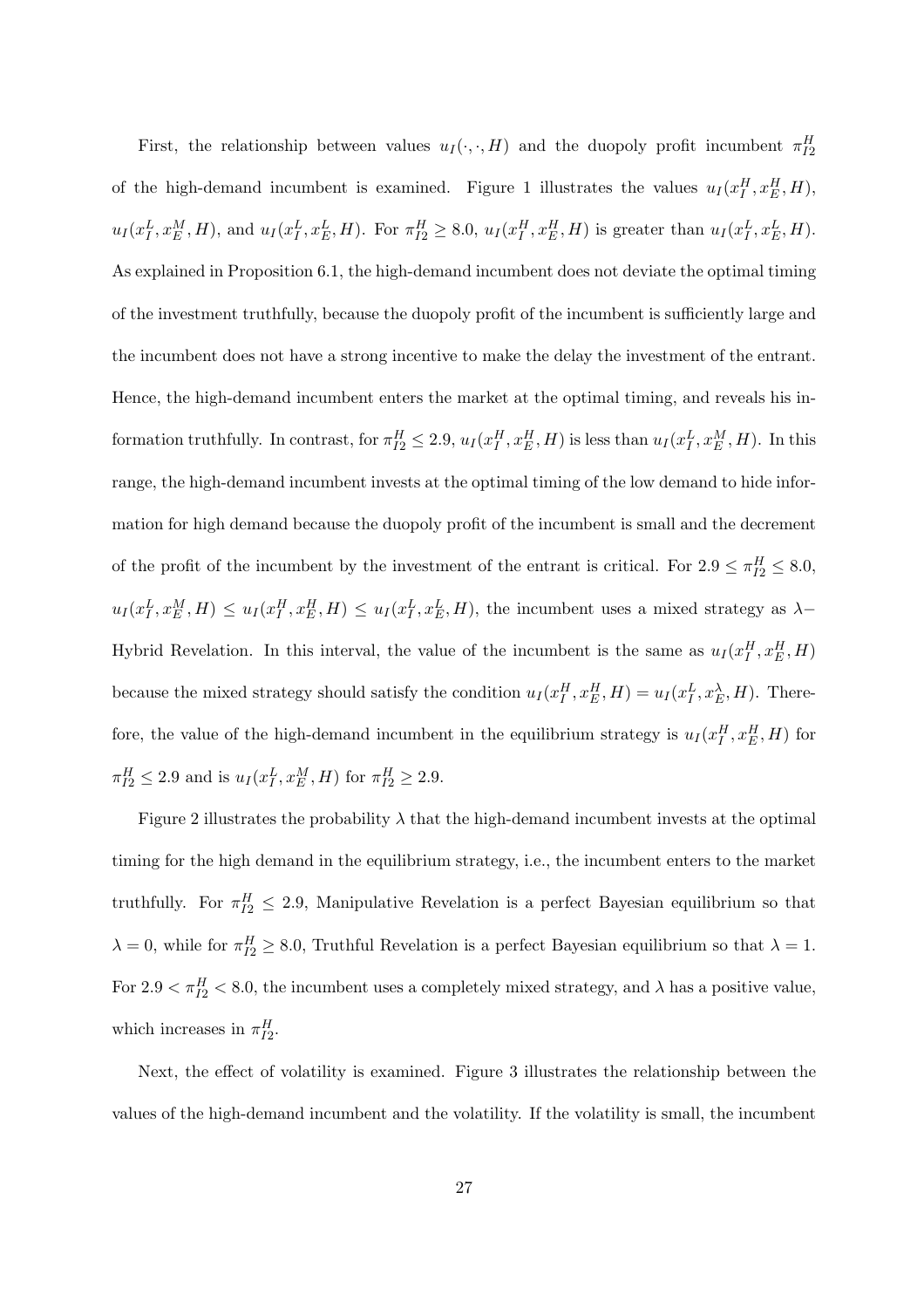invests truthfully, whereas if the volatility is large, the incumbent invests strategically. If the volatility is moderate, the incumbent uses a mixed strategy.

The relationship between the investment cost and the value of the incumbent is then investigated. Figure 4 depicts the relationship between the values of the high-demand incumbent and its cost of the investment. As explained in Proposition 6.2, the values decrease non-linearly with investment cost and increase with profit flow. If the cost is small, Truthful Revelation occurs, whereas if the cost is large, Manipulative Revelation occurs. If the cost is moderate, the incumbent uses a complete mixed strategy, in which  $\lambda$ − Hybrid Revelation for some  $0 < \lambda < 1$ is an equilibrium.

Finally, the impact of the value of the incumbent on the investment cost of the entrant is investigated. Note that the value of the incumbent is affected not only by the own cost of the incumbent, but also by the cost of the rival because the smaller cost of the entrant, which pushes forward the investment of the entrant, reduces the value of the incumbent. Figure 5 depicts the relationship between the values of the high-demand incumbent and the cost of the entrant. As shown shown in Proposition 6.2, if the cost of the entrant is large, then the timing of the investment of the entrant is late. Since the effect of the investment of the entrant on the value of the incumbent is negligible, the high-demand incumbent invests truthfully. On the other hand, the incumbent invests strategically for the case in which the cost of the entrant is small. For a moderate interval of the cost of the entrant, the incumbent uses a mixed strategy.

## **8 Conclusion**

The present paper examines an investment game for an incumbent and an entrant for optimal entries into a new market in which only the incumbent has the information of whether the demand, is high or low, and the entrant predicts the demand by observing the investment timing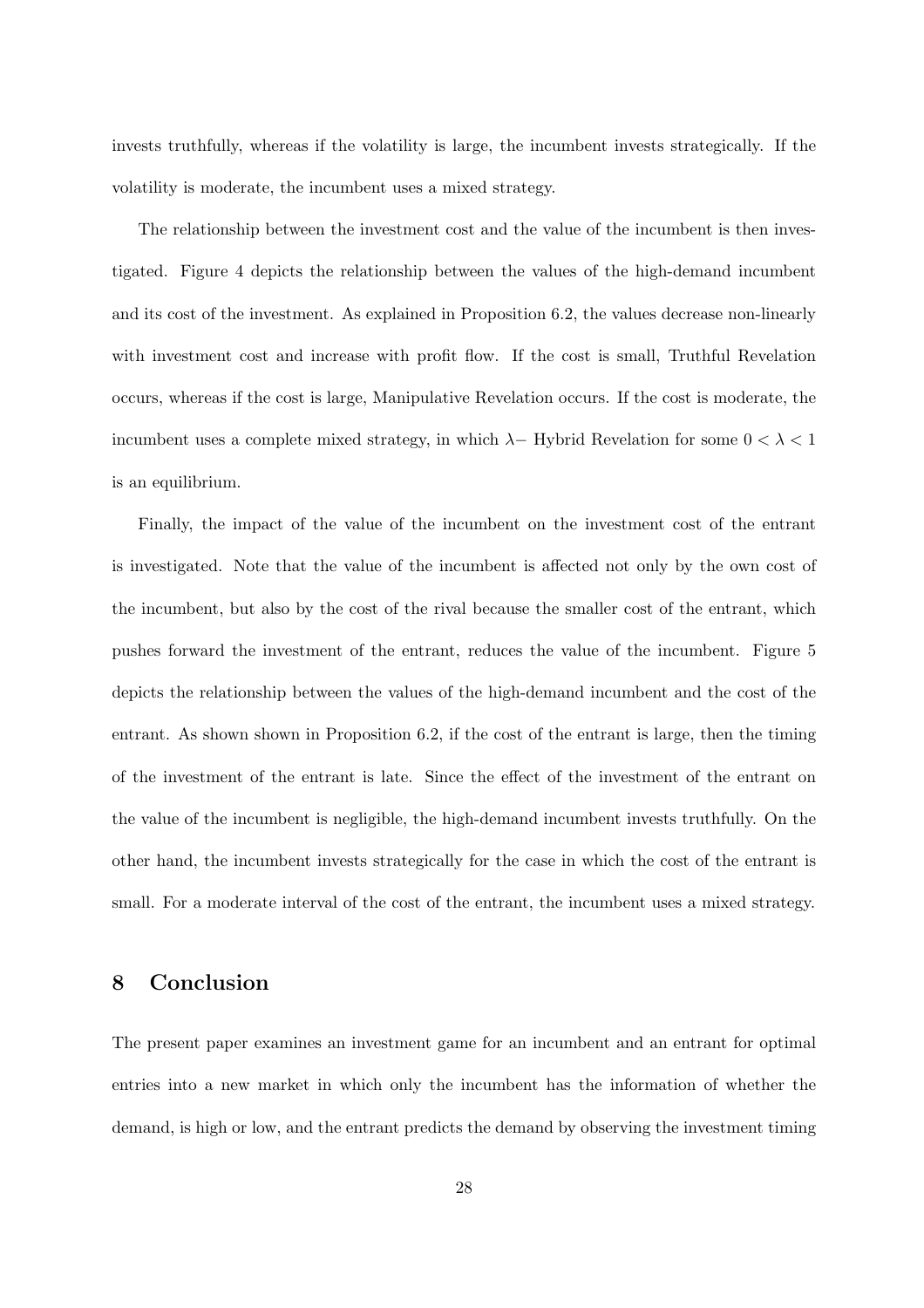of the incumbent. Whether the incumbent reveals the information truthfully is investigated while taking into account the signaling effect by using the concept of a perfect Bayesian equilibrium. A condition in which the incumbent with information of high demand invests strategically in the equilibrium is characterized. A condition in which the incumbent to use a mixed strategy in the equilibrium is also demonstrated.

If the duopoly profit for the high-demand incumbent is small, then the incumbent invests strategically, whereas the incumbent invests truthfully if the duopoly profit is sufficiently large. The incumbent also invests strategically, if the volatility or the cost of the incumbent is large, or if the cost of the entrant is small.

Since this is the first study of signaling model for an investment game under real option approach, extension of the model would be interesting in future research. Preemptive behavior should be considered by eliminating the assumption in which the incumbent is the leader and the entrant is the follower. Other stochastic processes could also be considered in order to extend the model.

# **Appendix**

**Proof of Proposition 3.1:** This proposition is derived by a standard calculation of the first hitting time (see for example Dixit and Pindyck (1994), pp. 315?316). Let  $\hat{t}$  be the first hitting time at which  $X_s$  reaches a fixed threshold  $\hat{x}$ , where  $X_0 = x$ . Dixit and Pindyck (1994, pp. 315–316) reported that

$$
E[e^{-r\hat{t}}] = \left(\frac{x}{\hat{x}}\right)^{\beta} \tag{19}
$$

and

$$
E\left[\int_0^T X_s e^{-rs} ds\right] = \frac{x}{r - \mu} - \frac{\hat{x}}{r - \mu} \left(\frac{x}{\hat{x}}\right)^{\beta} \tag{20}
$$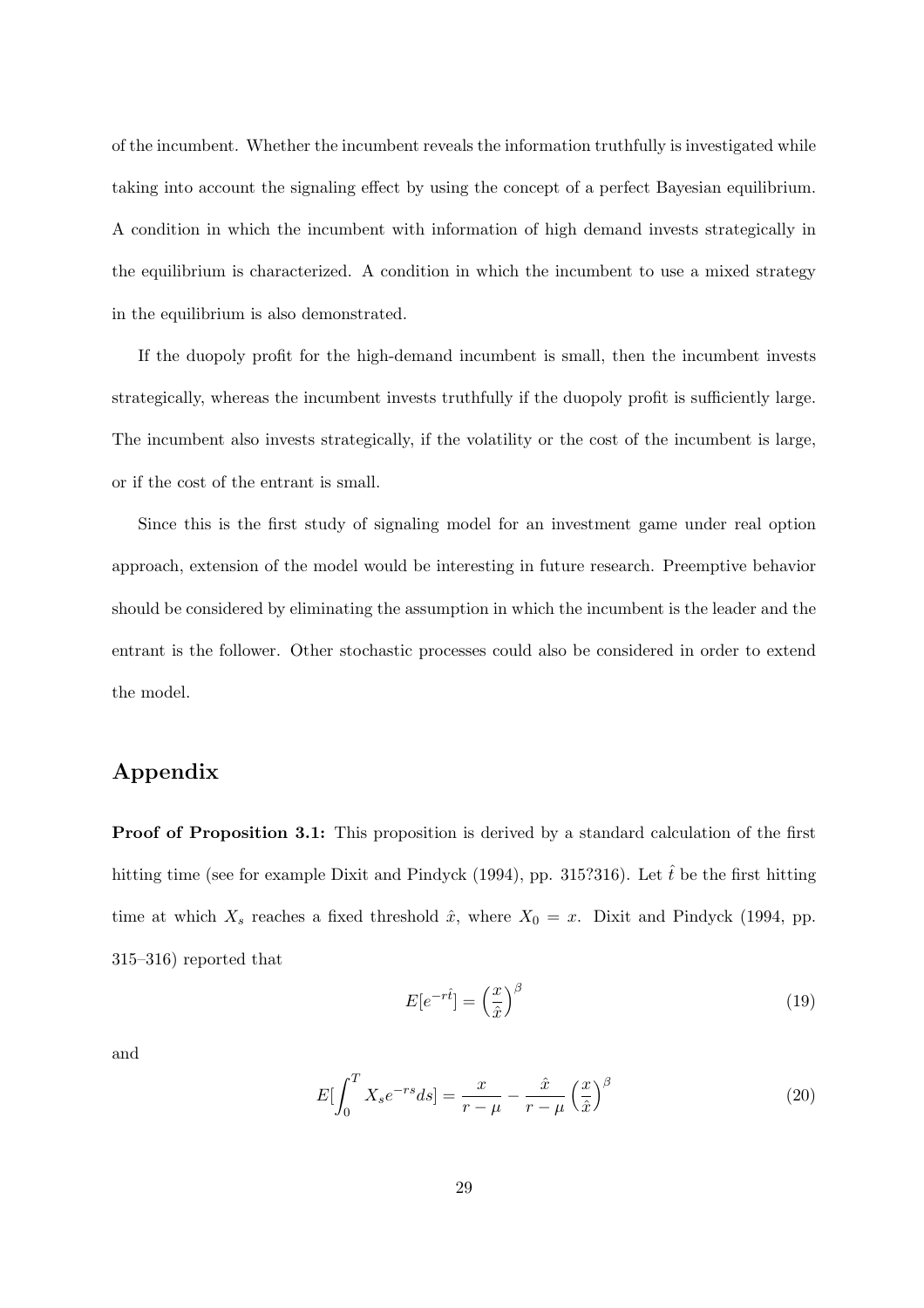where  $\beta$  is given by Eq. (2). Equation (20) implies that

$$
E\left[\int_{T}^{+\infty} X_s e^{-rs} ds\right] = E\left[\int_{0}^{+\infty} X_s e^{-rs} ds\right] - E\left[\int_{T}^{+\infty} X_s e^{-rs} ds\right] = \frac{\hat{x}}{r - \mu} \left(\frac{x}{\hat{x}}\right)^{\beta} \tag{21}
$$

First, we consider  $v_I(x_I, \theta)$ . If  $x > x_I$ , then the incumbent immediately enters the market, i.e.,  $t_I = t$ . Hence, by the Markov property of the geometric Brownian motion, we have

$$
v_I(x_I, \theta) = E[\int_{t_I}^{\infty} e^{-r(s-t)} \pi_{I1}^{\theta} X_s ds - e^{-r(t_I - t)} K_I | X_t = x]
$$
  
= 
$$
E[\int_{t}^{\infty} e^{-r(s-t)} \pi_{I1}^{\theta} X_s ds - K_I | X_t = x]
$$
  
= 
$$
E[\int_{0}^{\infty} e^{-rs} \pi_{I1}^{\theta} X_s ds | X_0 = x] - K_I
$$
  
= 
$$
\frac{\pi_{I1}^{\theta}}{r - \mu} x - K_I.
$$

If  $x \leq x_I$ , then  $t_I$  is the first hitting time of the stochastic process reaches a fixed threshold *x<sup>I</sup>* . Then, according to the Markov property of the geometric Brownian motion,

$$
v_I(x_I, \theta) = E[\int_{t_I}^{\infty} e^{-r(s-t)} \pi_{I1}^{\theta} X_s ds - e^{-r(t_I - t)} K_I | X_t = x]
$$
  
= 
$$
E[\int_{t_I}^{\infty} e^{-rs} \pi_{I1}^{\theta} X_s ds - e^{-rt_I} K_I | X_0 = x]
$$
  
= 
$$
E[\int_{t_I}^{\infty} e^{-rs} \pi_{I1}^{\theta} X_s ds | X_0 = x] - K_I E[-e^{-rt_I} | X_0 = x].
$$

Equations (19) and (21) imply that  $v_I(x_I, \theta) = \left(\frac{\pi_{I1}^{\theta}}{r - \mu} x_I - K_I\right) \left(\frac{x_I}{x_I}\right)$ *xI* )*β*

Similarly,  $w_I(x_E, \theta)$  for  $x < x_E$  is

$$
w_I(x_E, \theta) = E[\int_{t_E}^{\infty} e^{-r(s-t)} (\pi_{I1}^{\theta} - \pi_{I2}^{\theta}) X_s ds | X_t = x]
$$
  

$$
= E[\int_{t_E}^{\infty} e^{-rs} (\pi_{I1}^{\theta} - \pi_{I2}^{\theta}) X_s ds | X_0 = x]
$$
  

$$
= \frac{\pi_{I1}^{\theta} - \pi_{I2}^{\theta}}{r - \mu} x_E \left(\frac{x}{x_E}\right)^{\beta}.
$$

 $\Box$ 

**Proof of Proposition 3.1:**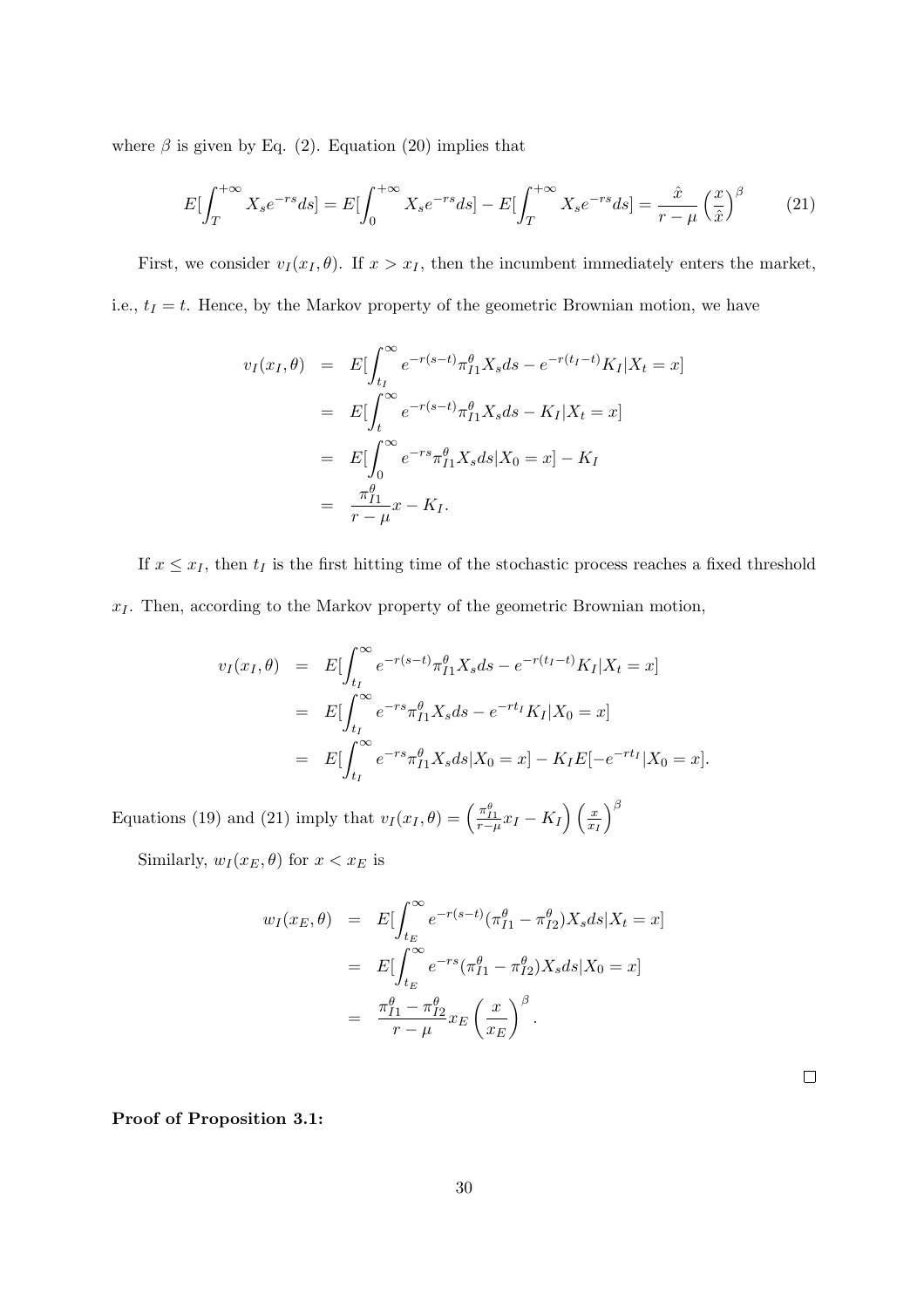This proposition is derived by solving Eqs. (14) and (15) for  $\pi_{I2}^H$ . In this proof, the condition of Case (a) is shown to be obtainable by solving Eq. (14). The conditions of Case (b) and Case (c) are obtained in a similar manner.

According to Eq. (4), the inequality (14) is expressed by

$$
v_I(x_I^H, H) - w_I(x_E^H, H) \ge v_I(x_I^L, H) - w_I(x_E^L, H),
$$

which can be rewritten as

$$
v_I(x_I^H, H) - v_I(x_I^L, H) \ge w_I(x_E^H, H) - w_I(x_E^L, H). \tag{22}
$$

Then, Eq. (5) implies

$$
v_I(x_I^H, H) - v_I(x_I^L, H) = \left(\frac{\pi_{I1}^H}{r - \mu} x_I^H - K_I\right) \left(\frac{x}{x_I^H}\right)^\beta - \left(\frac{\pi_{I1}^H}{r - \mu} x_I^L - K_I\right) \left(\frac{x}{x_I^L}\right)^\beta.
$$

Substituting Eq. (8) into the above expression, we obtain

$$
v_I(x_I^H, H) - v_I(x_I^L, H) = \beta^{-\beta} (\beta - 1)^{\beta - 1} x^{\beta} K_I^{1 - \beta} (r - \mu)^{-\beta} \{ (\pi_{I1}^H)^{\beta} - \phi (\pi_{I1}^L)^{\beta} \}, \tag{23}
$$

where  $\phi$  is defined by Eq. (18). Equation (6) also implies that

$$
w_I(x_E^H, H) - w_I(x_E^L, H) = \frac{\pi_{I1}^H - \pi_{I2}^H}{r - \mu} x_E^H \left(\frac{x}{x_E^H}\right)^{\beta} - \frac{\pi_{I1}^H - \pi_{I2}^H}{r - \mu} x_E^L \left(\frac{x}{x_E^L}\right)^{\beta} \tag{24}
$$

According to Eq. (1),  $x_E^H$  and  $x_E^L$  are given by

$$
x_E^H = x_E^*(1) = \frac{\beta}{\beta - 1} \frac{r - \mu}{\pi E_2} K_E, \quad x_E^L = x_E^*(0) = \frac{\beta}{\beta - 1} \frac{r - \mu}{\pi E_2} K_E.
$$

Hence, by substituting these expressions into Eq. (25), we obtain

$$
w_I(x_E^H, H) - w_I(x_E^L, H) = \beta^{1-\beta} (\beta - 1)^{\beta - 1} x^{\beta} K_E^{1-\beta} (r - \mu)^{-\beta} (\pi_{I1}^H - \pi_{I2}^H) \{ (\pi_{I1}^H)^{\beta - 1} - (\pi_{I1}^L)^{\beta - 1} \}.
$$
 (25)

According to Eqs. (23) and (25), inequality (22) implies that

$$
K_I^{1-\beta}\{(\pi_{I1}^H)^{\beta} - \phi(\pi_{I1}^L)^{\beta}\} \ge \beta K_E^{1-\beta}(\pi_{I1}^H - \pi_{I2}^H)\{(\pi_{I1}^H)^{\beta-1} - (\pi_{I1}^L)^{\beta-1}\}.
$$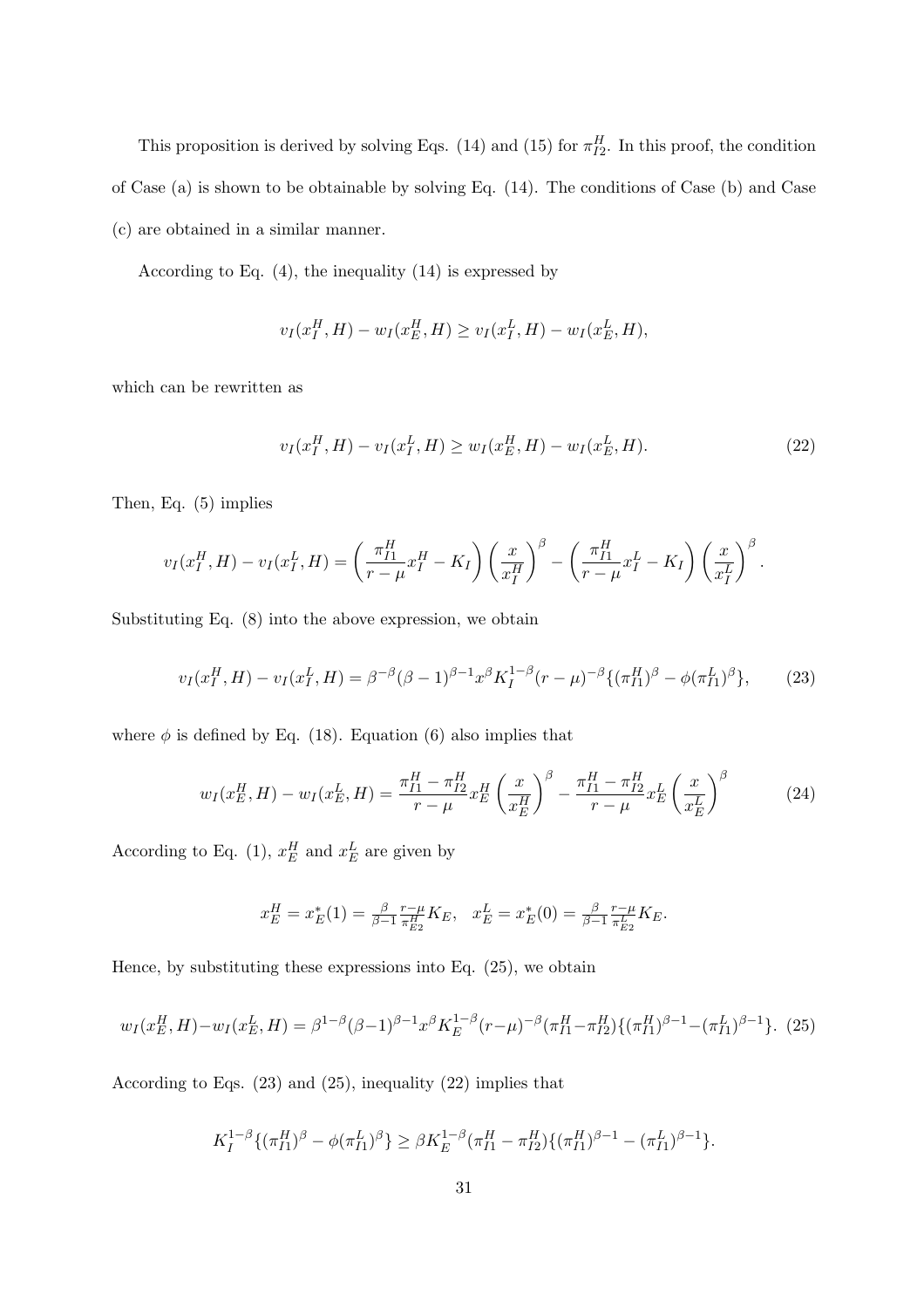Consequently, this yields

$$
\pi_{I2}^H \ge \pi_{I1}^H - \frac{1}{\beta} \left\{ \frac{(\pi_{I1}^H)^{\beta} - \phi(\pi_{I1}^L)^{\beta}}{(\pi_{I1}^H)^{\beta - 1} - (\pi_{I1}^L)^{\beta - 1}} \right\} \left( \frac{K_E}{K_I} \right)^{\beta - 1}
$$

which completes the proof.

# **References**

- BRENNAN, M. J., AND E. S. SCHWARTZ (1985): "Evaluating Natural Resource Investments," *The Journal of Business*, 58(2), 135–157.
- DIXIT, A. K., AND R. S. PINDYCK (1994): *Investment under Uncertainty*. Princeton University Press.
- Grenadier, S. R. (1996): "The Strategic Exercise of Options: Development Cascades and Overbuilding in Real Estate Markets," *Journal of Finance*, 51(5), 1653–1679.
- (1999): "Information Revelation Through Option Exercise," *The Review of Financial Studies*, 12(1), 95–130.
- Grenadier, S. R., and A. Malenko (2010): "Real Options Signaling Games with Applications to Corporate Finance," *Discussion Paper*.
- Grenadier, S. R., and N. Wang (2005): "Investment Timing, Agency and Information," *Journal of Financial Economics*, 75, 493–533.
- HSU, Y.-W., AND B. M. LAMBRECHT (2007): "Preemptive Patenting under Uncertainty and Asymmetric Information," *Annals of Operations Research*, 151, 5–28.
- Huisman, K. J. M. (2001): *Technology and Investment: A Game Theoretic Real Options Approach*. Kluwer Academic Publishers.

 $\Box$ 

*,*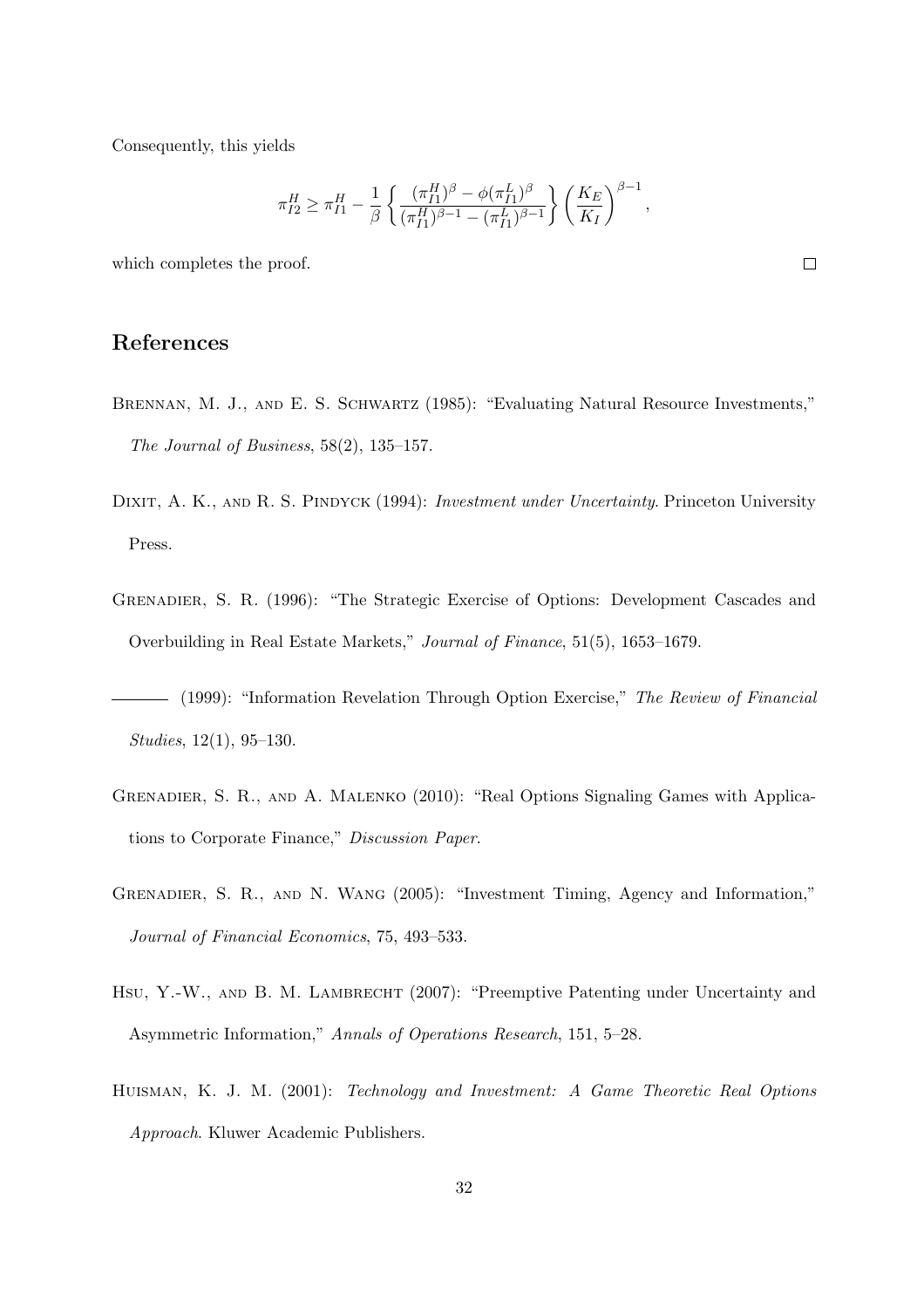- HUISMAN, K. J. M., AND P. M. KORT (1999): "Effect of Strategic Interactions on the Option Value of Waiting," Tilburg University.
- Kijima, M., and T. Shibata (2002): "Real Options in a Duopoly Market with General Volatility Structure," 2002.
- Kong, J. J., and Y. K. Kwok (2007): "Real Options in Strategic Investment Games between two Asymmetric Firms," *European Journal of Operational Research*, 181, 967–985.
- Kulatilaka, N., and E. C. Perotti (1998): "Strategic Growth Options," *Management Science*, 44(8), 1021–1031.
- LAMBRECHT, B., AND W. PERRAUDIN (2003): "Real Options and Preemption under Incomplete Information," *Journal of Economic Dynamics and Control*, 27, 619–643.
- McDonald, R. L., and D. R. Siegel (1985): "Investment and the Valuation of Firms When There Is An Option to Shut Down," *International Economic Review*, 26(2), 331–349.
- MORELLEC, E., AND N. SCHÜRHOFF  $(2011)$ : "Corporate investment and financing under asymmetric information," *Journal of Financial Economics*, 99(2), 262–288.
- PAWLINA, G., AND P. KORT (2006): "Real Options in an Asymmetric Duopoly: Who Benefits from Your Competitive Disadvantage?," *Journal of Economics and Management*, 15, 1–35.
- Shibata, T. (2009): "Investment timing, asymmetric information, and audit structure: a real options framework," *Journal of Economic Dynamics and Control*, 33, 903–921.
- Shibata, T., and M. Nishihara (2010): "Dynamic investment and capital structure under manager-shareholder conflict," *Journal of Economic Dynamics and Control*, 34, 158–178.
- Smets, F. (1991): "Exporting versus FDI: The effect of uncertainty, irreversibilities and strategic interactions," Working Paper, Yale University.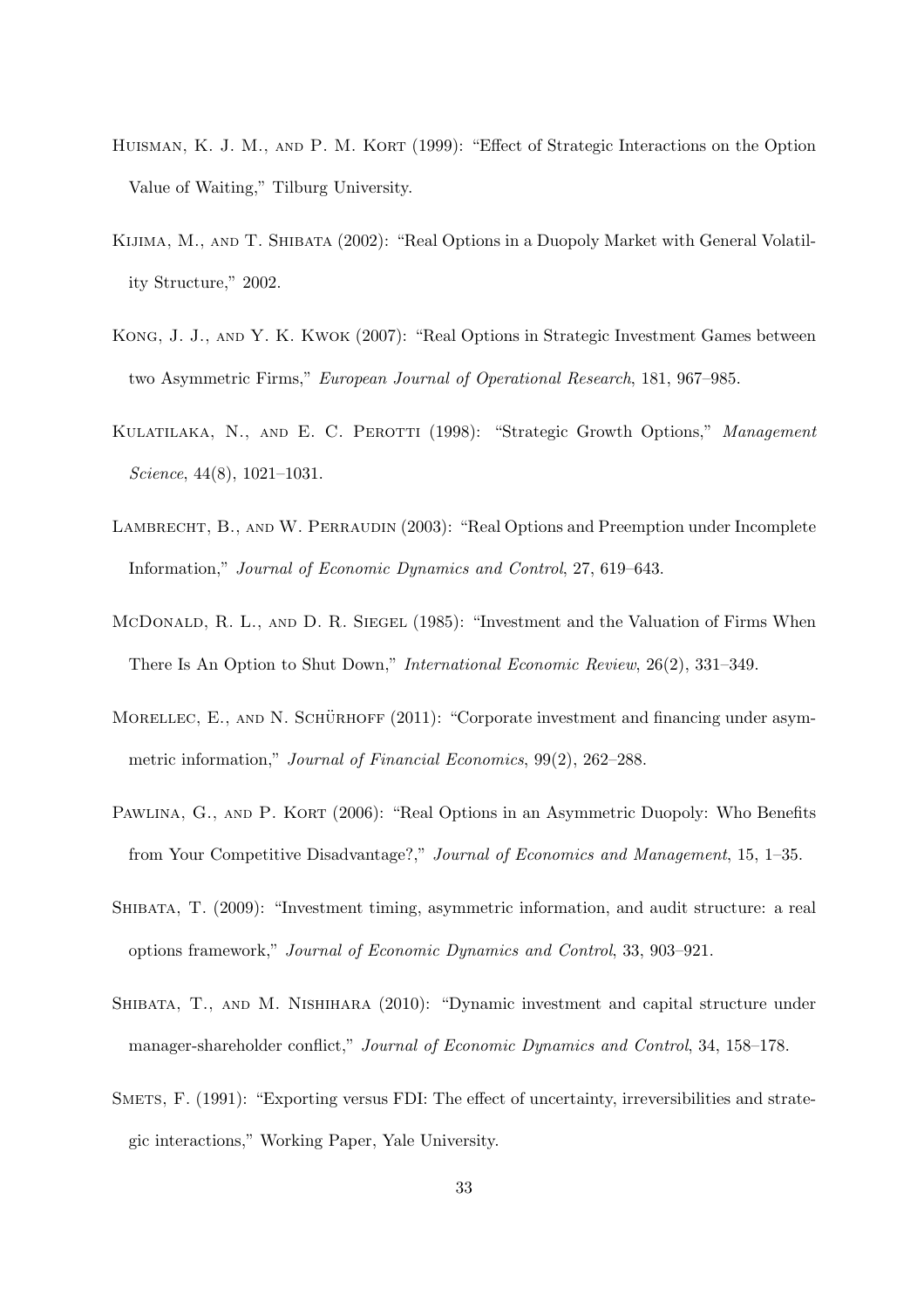SMIT, H. T. J., AND L. TRIGEORGIS (2002): "Strategic Delay in a Real Options Model of R & D Competition," *The Review of Economic Studies*, 69, 729–747.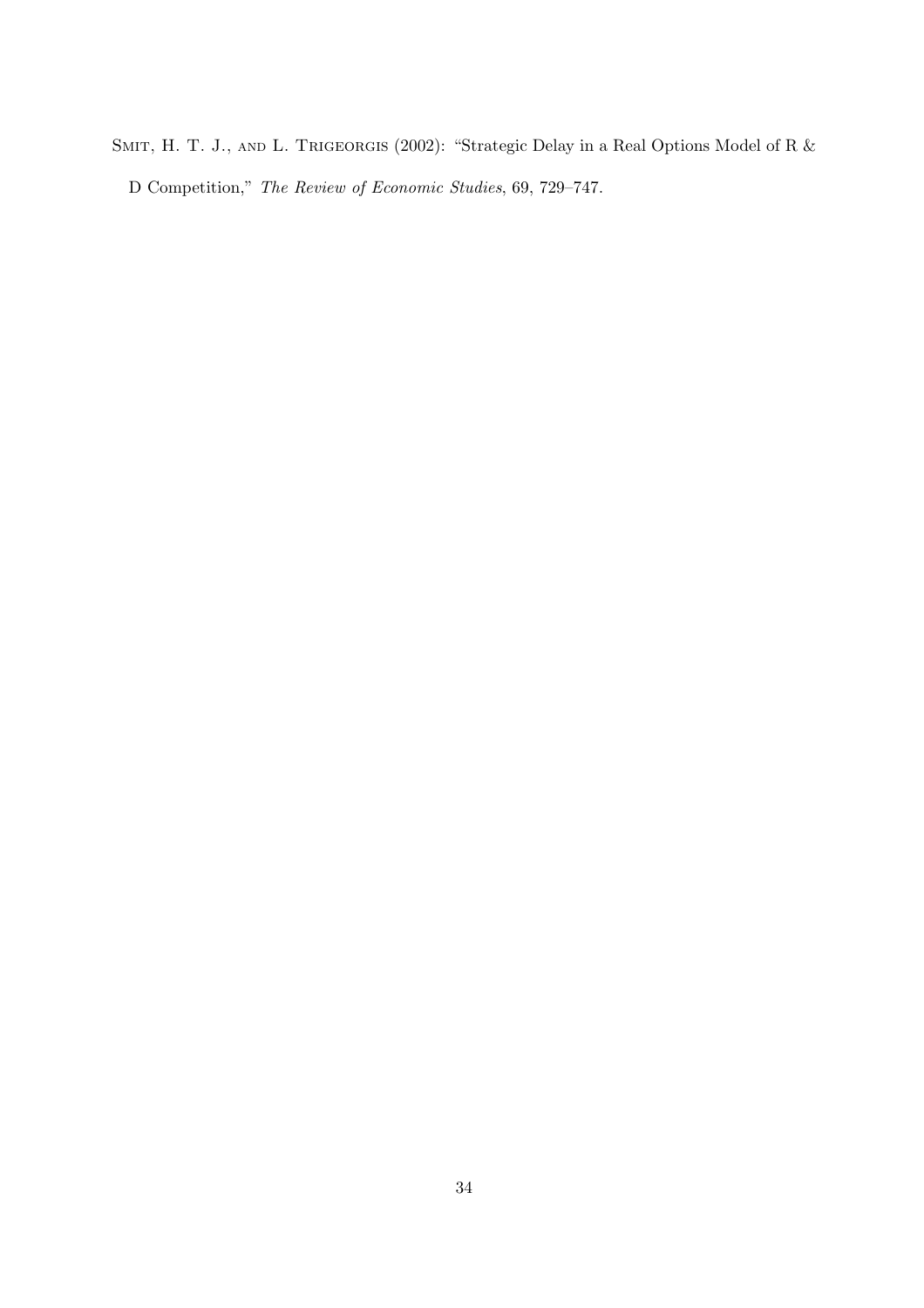

Figure 1: Values of the high-demand incumbent  $u_I(\cdot, \cdot, H)$  and the duopoly profit of the highdemand incumbent  $\pi_{I2}^H$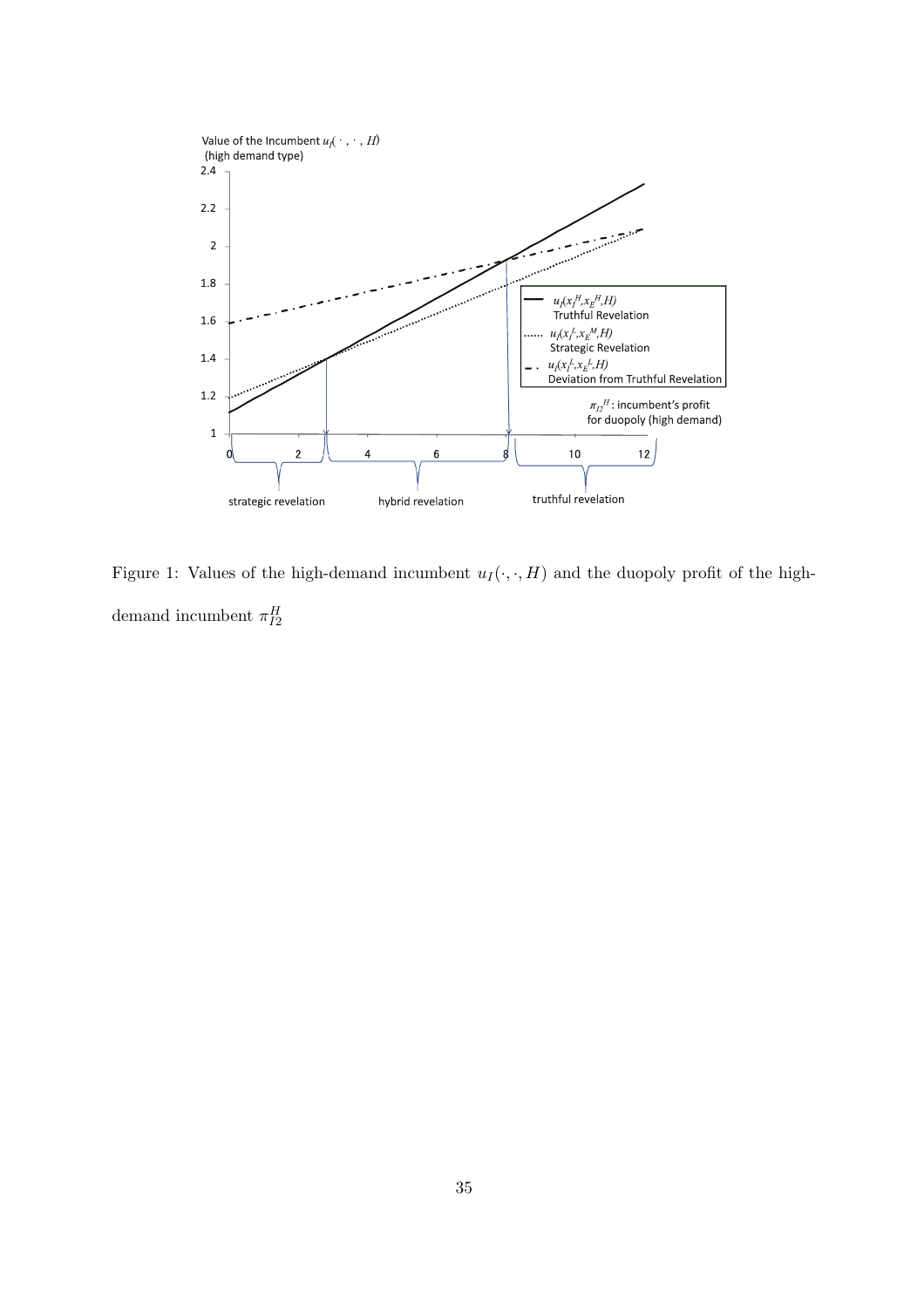

Figure 2: Probability of investment of the high-demand incumbent at the optimal timing for the high demand and the duopoly profit of the high-demand incumbent  $\pi_{I2}^H$ 



Figure 3: Values of the high-demand  $u_I(\cdot, \cdot, H)$ , high-volatility *σ*incumbent